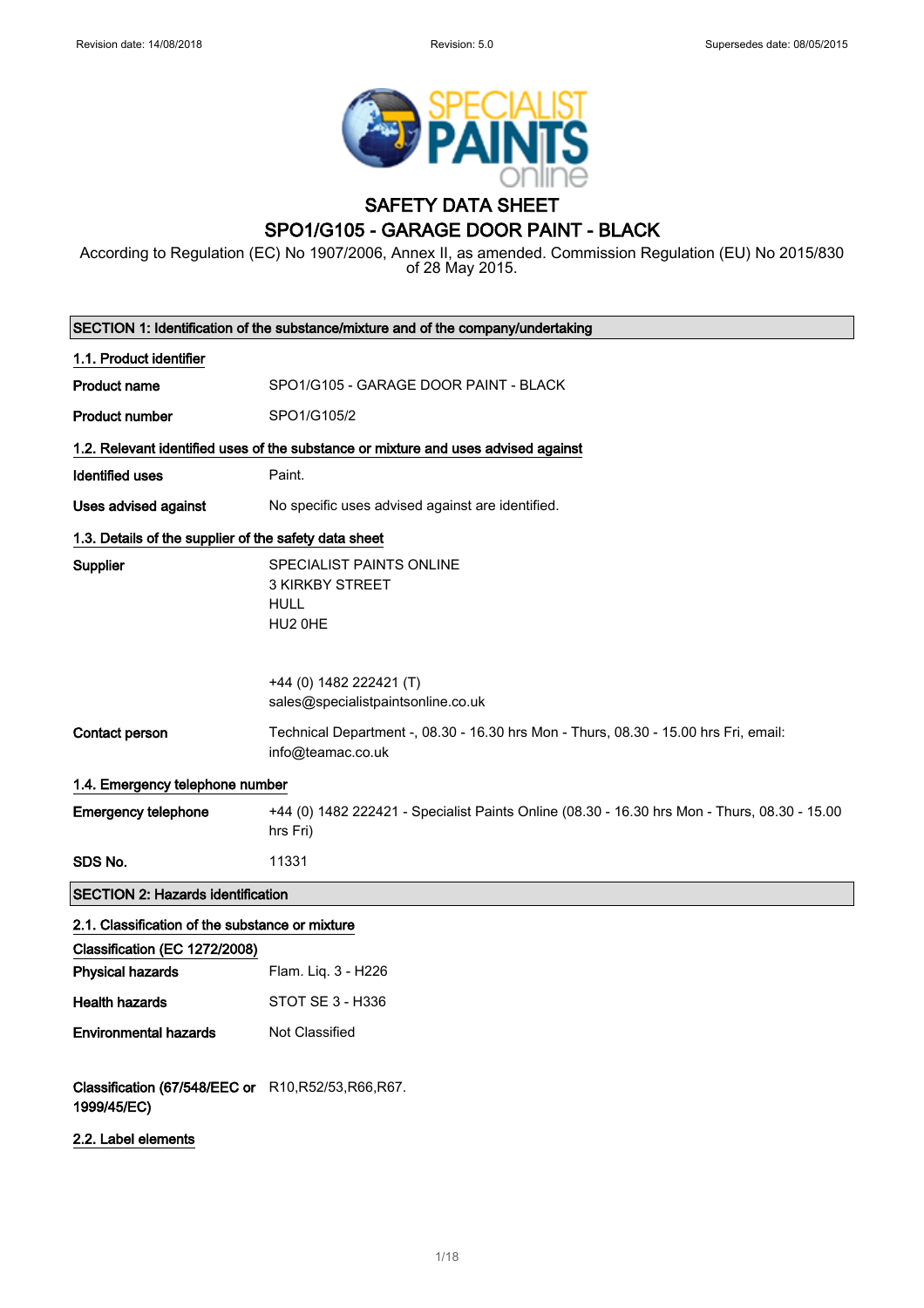## Pictogram



| Signal word                       | Warning                                                                                                                                                                                                                                                                                                                                                                                                                                                                                                                                                                                                                                                                                                                                                                                                                                                                                                                                                  |
|-----------------------------------|----------------------------------------------------------------------------------------------------------------------------------------------------------------------------------------------------------------------------------------------------------------------------------------------------------------------------------------------------------------------------------------------------------------------------------------------------------------------------------------------------------------------------------------------------------------------------------------------------------------------------------------------------------------------------------------------------------------------------------------------------------------------------------------------------------------------------------------------------------------------------------------------------------------------------------------------------------|
| <b>Hazard statements</b>          | EUH208 Contains 2-BUTANONE OXIME. May produce an allergic reaction.<br>H226 Flammable liquid and vapour.<br>H336 May cause drowsiness or dizziness.                                                                                                                                                                                                                                                                                                                                                                                                                                                                                                                                                                                                                                                                                                                                                                                                      |
| <b>Precautionary statements</b>   | P101 If medical advice is needed, have product container or label at hand.<br>P102 Keep out of reach of children.<br>P210 Keep away from heat, hot surfaces, sparks, open flames and other ignition sources. No<br>smoking.<br>P261 Avoid breathing vapour/ spray.<br>P271 Use only outdoors or in a well-ventilated area.<br>P280 Wear protective gloves/ protective clothing/ eye protection/ face protection.<br>P303+P361+P353 IF ON SKIN (or hair): Take off immediately all contaminated clothing.<br>Rinse skin with water or shower.<br>P304+P340 IF INHALED: Remove person to fresh air and keep comfortable for breathing.<br>P305+P351+P338 IF IN EYES: Rinse cautiously with water for several minutes. Remove<br>contact lenses, if present and easy to do. Continue rinsing.<br>P403+P233 Store in a well-ventilated place. Keep container tightly closed.<br>P501 Dispose of contents/ container in accordance with national regulations. |
| Supplemental label<br>information | EUH066 Repeated exposure may cause skin dryness or cracking.                                                                                                                                                                                                                                                                                                                                                                                                                                                                                                                                                                                                                                                                                                                                                                                                                                                                                             |
| Contains                          | HYDROCARBONS, C9-C11, <2% AROMATICS, HYDROCARBONS, C9, AROMATICS                                                                                                                                                                                                                                                                                                                                                                                                                                                                                                                                                                                                                                                                                                                                                                                                                                                                                         |

## 2.3. Other hazards

This substance is not classified as PBT or vPvB according to current EU criteria.

| <b>SECTION 3: Composition/information on ingredients</b> |                      |                                                      |  |  |
|----------------------------------------------------------|----------------------|------------------------------------------------------|--|--|
| 3.2. Mixtures                                            |                      |                                                      |  |  |
| HYDROCARBONS, C9-C11, <2% AROMATICS                      |                      | 10-30%                                               |  |  |
| $CAS$ number: $-$                                        | EC number: 919-857-5 | REACH registration number: 01-<br>2119463258-33-XXXX |  |  |
| Classification                                           |                      | Classification (67/548/EEC or 1999/45/EC)            |  |  |
| Flam. Liq. 3 - H226                                      |                      | Xn; R65. R10, R66, R67.                              |  |  |
| STOT SE 3 - H336                                         |                      |                                                      |  |  |
| Asp. Tox. 1 - H304                                       |                      |                                                      |  |  |
| <b>Carbon Black</b>                                      |                      | $1 - 5%$                                             |  |  |
| CAS number: 1333-86-4                                    | EC number: 215-609-9 | REACH registration number: 01-                       |  |  |
|                                                          |                      | 2119384822-32                                        |  |  |
| <b>Classification</b><br>Not Classified                  |                      | Classification (67/548/EEC or 1999/45/EC)            |  |  |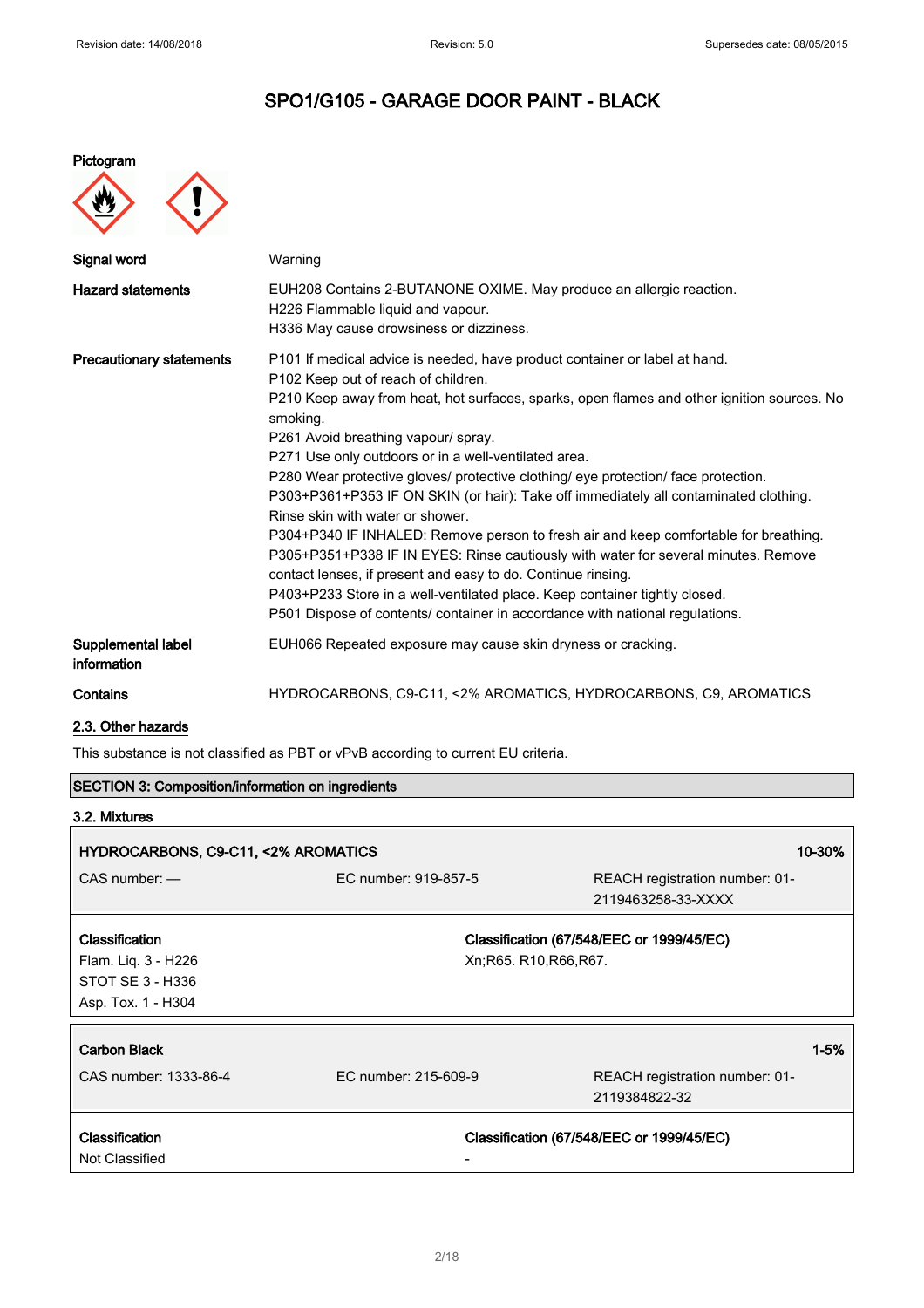| HYDROCARBONS, C9, AROMATICS                                                                                       |                      |                                    |                                                                                     | $1 - 5%$ |
|-------------------------------------------------------------------------------------------------------------------|----------------------|------------------------------------|-------------------------------------------------------------------------------------|----------|
| CAS number: -                                                                                                     | EC number: 918-668-5 |                                    | REACH registration number: 01-<br>2119455851-35-xxxx                                |          |
| Classification<br>Flam. Liq. 3 - H226<br>STOT SE 3 - H335, H336<br>Asp. Tox. 1 - H304<br>Aquatic Chronic 2 - H411 |                      |                                    | Classification (67/548/EEC or 1999/45/EC)<br>Xn;R65. Xi;R37. N;R51/53. R10,R66,R67. |          |
| <b>XYLENE</b>                                                                                                     |                      |                                    |                                                                                     | $1\%$    |
| CAS number: 1330-20-7                                                                                             | EC number: 215-535-7 |                                    | REACH registration number: 01-<br>2119488216-32-xxxx                                |          |
| Classification<br>Flam. Liq. 3 - H226<br>Acute Tox. 4 - H312<br>Acute Tox. 4 - H332<br>Skin Irrit. 2 - H315       |                      | Xn;R20/21,R65. Xi;R36/37/38. R10.  | Classification (67/548/EEC or 1999/45/EC)                                           |          |
| 2-METHYLPENTANE-2,4-DIOL<br>CAS number: 107-41-5                                                                  | EC number: 203-489-0 |                                    |                                                                                     | $1\%$    |
| Classification<br>Skin Irrit. 2 - H315<br>Eye Irrit. 2 - H319                                                     |                      | Xi;R36/38                          | Classification (67/548/EEC or 1999/45/EC)                                           |          |
| ZIRCONIUM SALT, 2-ETHYLHEXANOIC ACID                                                                              |                      |                                    |                                                                                     | 1%       |
| CAS number: 22464-99-9                                                                                            | EC number: 245-018-1 |                                    | REACH registration number: 01-<br>2119979088-21-0002                                |          |
| Classification<br>Repr. 2 - H361d                                                                                 |                      | Repr. Cat. 3;R63.                  | Classification (67/548/EEC or 1999/45/EC)                                           |          |
| 2-BUTANONE OXIME                                                                                                  |                      |                                    |                                                                                     | 1%       |
| CAS number: 96-29-7                                                                                               | EC number: 202-496-6 |                                    | REACH registration number: 01-<br>2119539477-28                                     |          |
| Classification<br>Acute Tox. 4 - H312<br>Eye Dam. 1 - H318<br>Skin Sens. 1 - H317<br>Carc. 2 - H351               |                      | Carc. Cat. 3;R40 Xn;R21 R43 Xi;R41 | Classification (67/548/EEC or 1999/45/EC)                                           |          |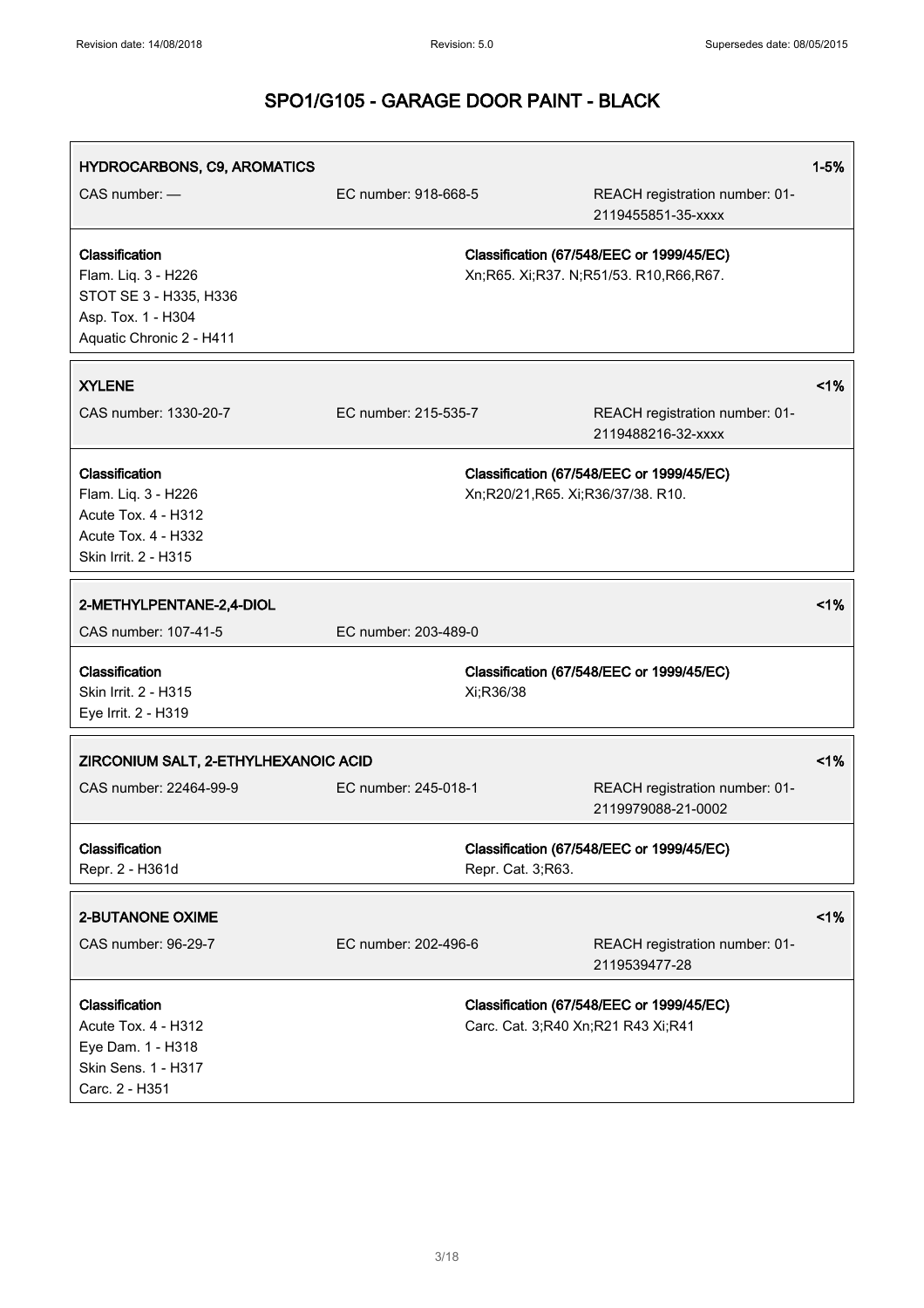| C.I. Pigment Blue 15:3<br>CAS number: 147-14-8                                                                                                        | EC number: 205-685-1 |                                | REACH registration number: 01-<br>2119458771-32-0000 | 1% |
|-------------------------------------------------------------------------------------------------------------------------------------------------------|----------------------|--------------------------------|------------------------------------------------------|----|
| Classification<br>Not Classified                                                                                                                      |                      |                                | Classification (67/548/EEC or 1999/45/EC)            |    |
| <b>PHTHALIC ANHYDRIDE</b>                                                                                                                             |                      |                                |                                                      | 1% |
| CAS number: 85-44-9                                                                                                                                   | EC number: 201-607-5 |                                | REACH registration number: 01-<br>2119457017-41-0000 |    |
| Classification<br>Acute Tox. 4 - H302<br>Skin Irrit. 2 - H315<br>Eye Dam. 1 - H318<br>Resp. Sens. 1 - H334<br>Skin Sens. 1 - H317<br>STOT SE 3 - H335 |                      | Xn;R22 R42/43 Xi;R37/38,R41    | Classification (67/548/EEC or 1999/45/EC)            |    |
| <b>ETHANOL</b><br>CAS number: 64-17-5                                                                                                                 | EC number: 200-578-6 |                                | REACH registration number: 01-<br>2119457610-43-xxxx | 1% |
| Classification<br>Flam. Liq. 2 - H225<br>Eye Irrit. 2 - H319                                                                                          |                      | F; R11                         | Classification (67/548/EEC or 1999/45/EC)            |    |
| 2,6-Di-tert-butyl-p-cresol<br>CAS number: 128-37-0<br>M factor (Acute) = $1$                                                                          | EC number: 204-881-4 |                                | REACH registration number: 01-<br>2119565113-46-xxxx | 1% |
| Classification<br>Aquatic Acute 1 - H400<br>Aquatic Chronic 1 - H410                                                                                  |                      | N;R50/53.                      | Classification (67/548/EEC or 1999/45/EC)            |    |
| <b>METHANOL</b><br>CAS number: 67-56-1                                                                                                                | EC number: 200-659-6 |                                |                                                      | 1% |
| Classification<br>Flam. Liq. 2 - H225<br>Acute Tox. 3 - H301<br>Acute Tox. 3 - H311<br>Acute Tox. 3 - H331<br>STOT SE 1 - H370                        |                      | F;R11 T;R23/24/25,R39/23/24/25 | Classification (67/548/EEC or 1999/45/EC)            |    |

The Full Text for all R-Phrases and Hazard Statements are Displayed in Section 16.

Composition comments The product contains organic solvents.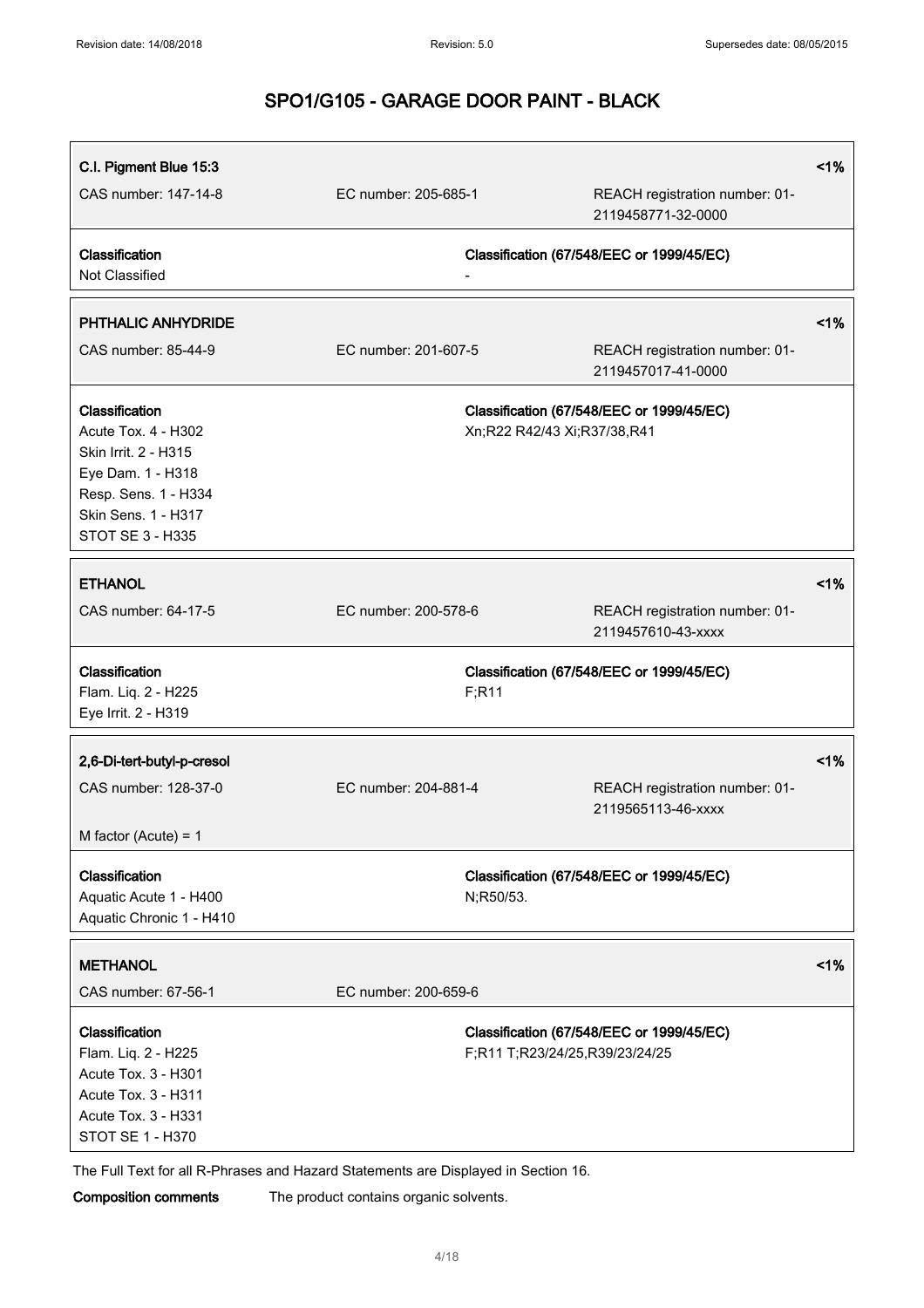# SECTION 4: First aid measures

| 4.1. Description of first aid measures                     |                                                                                                                                                                                                                                                                                                                                                                                                                                                                                                                                                                                                                                                                                                                    |  |  |
|------------------------------------------------------------|--------------------------------------------------------------------------------------------------------------------------------------------------------------------------------------------------------------------------------------------------------------------------------------------------------------------------------------------------------------------------------------------------------------------------------------------------------------------------------------------------------------------------------------------------------------------------------------------------------------------------------------------------------------------------------------------------------------------|--|--|
| General information                                        | Get medical attention immediately. Show this Safety Data Sheet to the medical personnel.                                                                                                                                                                                                                                                                                                                                                                                                                                                                                                                                                                                                                           |  |  |
| Inhalation                                                 | Remove affected person from source of contamination. Move affected person to fresh air and<br>keep warm and at rest in a position comfortable for breathing. Maintain an open airway.<br>Loosen tight clothing such as collar, tie or belt. When breathing is difficult, properly trained<br>personnel may assist affected person by administering oxygen. Place unconscious person on<br>their side in the recovery position and ensure breathing can take place.                                                                                                                                                                                                                                                 |  |  |
| Ingestion                                                  | Rinse mouth thoroughly with water. Remove any dentures. Give a few small glasses of water<br>or milk to drink. Stop if the affected person feels sick as vomiting may be dangerous. Do not<br>induce vomiting unless under the direction of medical personnel. If vomiting occurs, the head<br>should be kept low so that vomit does not enter the lungs. Never give anything by mouth to an<br>unconscious person. Move affected person to fresh air and keep warm and at rest in a<br>position comfortable for breathing. Place unconscious person on their side in the recovery<br>position and ensure breathing can take place. Maintain an open airway. Loosen tight clothing<br>such as collar, tie or belt. |  |  |
| Skin contact                                               | Rinse with water.                                                                                                                                                                                                                                                                                                                                                                                                                                                                                                                                                                                                                                                                                                  |  |  |
| Eye contact                                                | Rinse immediately with plenty of water. Remove any contact lenses and open eyelids wide<br>apart. Continue to rinse for at least 10 minutes.                                                                                                                                                                                                                                                                                                                                                                                                                                                                                                                                                                       |  |  |
| <b>Protection of first aiders</b>                          | First aid personnel should wear appropriate protective equipment during any rescue.                                                                                                                                                                                                                                                                                                                                                                                                                                                                                                                                                                                                                                |  |  |
|                                                            | 4.2. Most important symptoms and effects, both acute and delayed                                                                                                                                                                                                                                                                                                                                                                                                                                                                                                                                                                                                                                                   |  |  |
| <b>General information</b>                                 | See Section 11 for additional information on health hazards. The severity of the symptoms<br>described will vary dependent on the concentration and the length of exposure.                                                                                                                                                                                                                                                                                                                                                                                                                                                                                                                                        |  |  |
| Inhalation                                                 | Prolonged inhalation of high concentrations may damage respiratory system. During<br>application and drying, solvent vapours will be emitted. Vapours in high concentrations are<br>narcotic.                                                                                                                                                                                                                                                                                                                                                                                                                                                                                                                      |  |  |
| Ingestion                                                  | Gastrointestinal symptoms, including upset stomach. Fumes from the stomach contents may<br>be inhaled, resulting in the same symptoms as inhalation.                                                                                                                                                                                                                                                                                                                                                                                                                                                                                                                                                               |  |  |
| <b>Skin contact</b>                                        | Prolonged contact may cause dryness of the skin. Discoloration of the skin.                                                                                                                                                                                                                                                                                                                                                                                                                                                                                                                                                                                                                                        |  |  |
| Eye contact                                                | May cause temporary eye irritation.                                                                                                                                                                                                                                                                                                                                                                                                                                                                                                                                                                                                                                                                                |  |  |
|                                                            | 4.3. Indication of any immediate medical attention and special treatment needed                                                                                                                                                                                                                                                                                                                                                                                                                                                                                                                                                                                                                                    |  |  |
| Notes for the doctor                                       | Treat symptomatically.                                                                                                                                                                                                                                                                                                                                                                                                                                                                                                                                                                                                                                                                                             |  |  |
| <b>SECTION 5: Firefighting measures</b>                    |                                                                                                                                                                                                                                                                                                                                                                                                                                                                                                                                                                                                                                                                                                                    |  |  |
| 5.1. Extinguishing media                                   |                                                                                                                                                                                                                                                                                                                                                                                                                                                                                                                                                                                                                                                                                                                    |  |  |
| Suitable extinguishing media                               | Extinguish with alcohol-resistant foam, carbon dioxide, dry powder or water fog. Use fire-<br>extinguishing media suitable for the surrounding fire.                                                                                                                                                                                                                                                                                                                                                                                                                                                                                                                                                               |  |  |
| Unsuitable extinguishing<br>media                          | Do not use water jet as an extinguisher, as this will spread the fire.                                                                                                                                                                                                                                                                                                                                                                                                                                                                                                                                                                                                                                             |  |  |
| 5.2. Special hazards arising from the substance or mixture |                                                                                                                                                                                                                                                                                                                                                                                                                                                                                                                                                                                                                                                                                                                    |  |  |
| Specific hazards                                           | FLAMMABLE. Solvent vapours may form explosive mixtures with air. Containers can burst<br>violently or explode when heated, due to excessive pressure build-up.                                                                                                                                                                                                                                                                                                                                                                                                                                                                                                                                                     |  |  |
| <b>Hazardous combustion</b><br>products                    | Thermal decomposition or combustion products may include the following substances:<br>Harmful gases or vapours.                                                                                                                                                                                                                                                                                                                                                                                                                                                                                                                                                                                                    |  |  |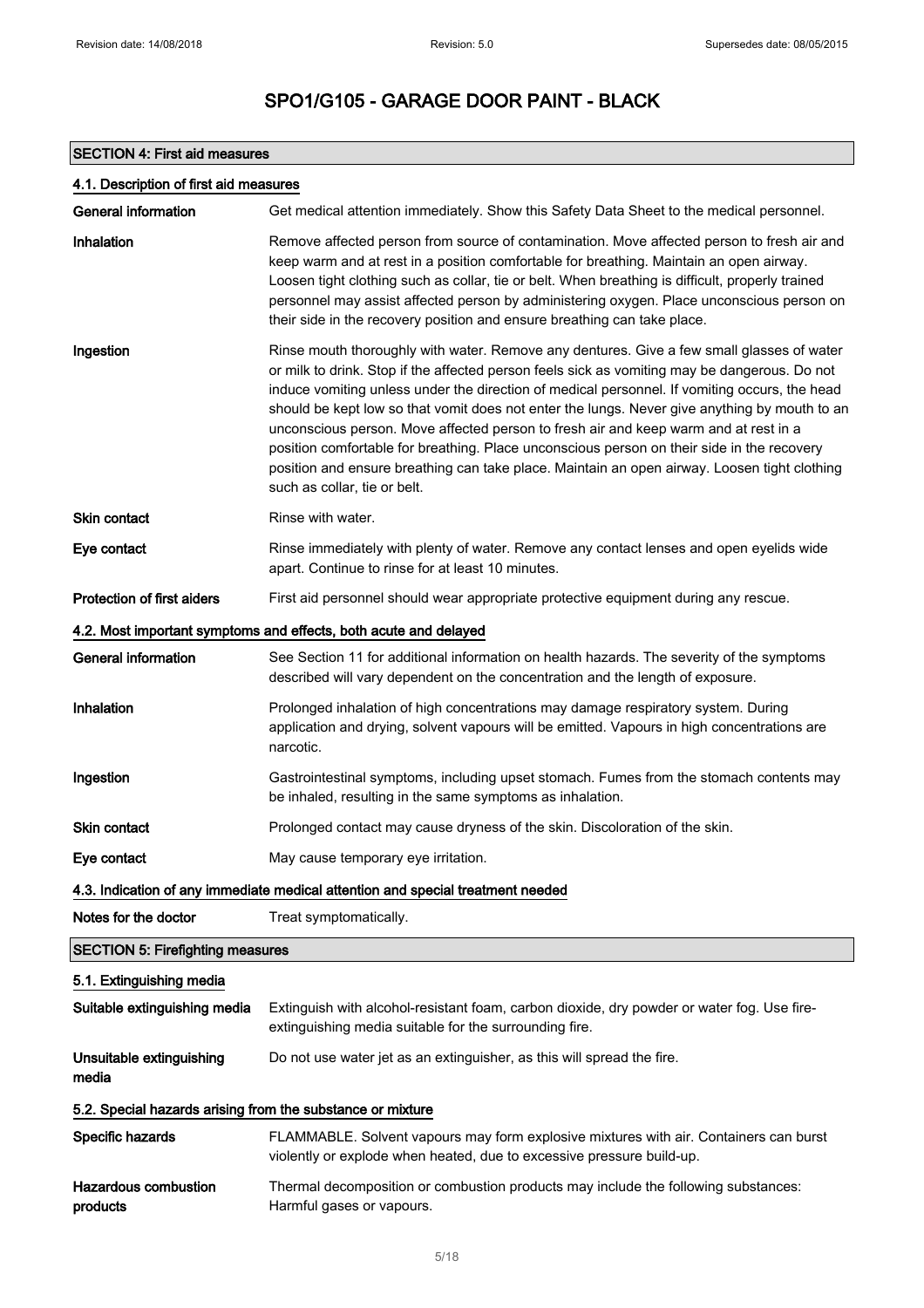| 5.3. Advice for firefighters                              |                                                                                                                                                                                                                                                                                                                                                                                                                                                                                                                                                                                                                                                                                |  |  |
|-----------------------------------------------------------|--------------------------------------------------------------------------------------------------------------------------------------------------------------------------------------------------------------------------------------------------------------------------------------------------------------------------------------------------------------------------------------------------------------------------------------------------------------------------------------------------------------------------------------------------------------------------------------------------------------------------------------------------------------------------------|--|--|
| Protective actions during<br>firefighting                 | Avoid breathing fire gases or vapours. Evacuate area. Cool containers exposed to heat with<br>water spray and remove them from the fire area if it can be done without risk. Cool containers<br>exposed to flames with water until well after the fire is out. If a leak or spill has not ignited, use<br>water spray to disperse vapours and protect men stopping the leak.                                                                                                                                                                                                                                                                                                   |  |  |
| Special protective equipment<br>for firefighters          | Wear positive-pressure self-contained breathing apparatus (SCBA) and appropriate protective<br>clothing. Firefighter's clothing conforming to European standard EN469 (including helmets,<br>protective boots and gloves) will provide a basic level of protection for chemical incidents.                                                                                                                                                                                                                                                                                                                                                                                     |  |  |
| <b>SECTION 6: Accidental release measures</b>             |                                                                                                                                                                                                                                                                                                                                                                                                                                                                                                                                                                                                                                                                                |  |  |
|                                                           | 6.1. Personal precautions, protective equipment and emergency procedures                                                                                                                                                                                                                                                                                                                                                                                                                                                                                                                                                                                                       |  |  |
| <b>Personal precautions</b>                               | No action shall be taken without appropriate training or involving any personal risk. Keep<br>unnecessary and unprotected personnel away from the spillage. Wear protective clothing as<br>described in Section 8 of this safety data sheet. Follow precautions for safe handling<br>described in this safety data sheet. Wash thoroughly after dealing with a spillage. Ensure<br>procedures and training for emergency decontamination and disposal are in place. Do not<br>touch or walk into spilled material. Provide adequate ventilation.                                                                                                                               |  |  |
| 6.2. Environmental precautions                            |                                                                                                                                                                                                                                                                                                                                                                                                                                                                                                                                                                                                                                                                                |  |  |
| <b>Environmental precautions</b>                          | Avoid discharge into drains or watercourses or onto the ground.                                                                                                                                                                                                                                                                                                                                                                                                                                                                                                                                                                                                                |  |  |
| 6.3. Methods and material for containment and cleaning up |                                                                                                                                                                                                                                                                                                                                                                                                                                                                                                                                                                                                                                                                                |  |  |
| Methods for cleaning up                                   | Wear protective clothing as described in Section 8 of this safety data sheet. Clear up spills<br>immediately and dispose of waste safely. Small Spillages: Collect spillage. Large Spillages:<br>Absorb spillage with non-combustible, absorbent material. The contaminated absorbent may<br>pose the same hazard as the spilled material. Collect and place in suitable waste disposal<br>containers and seal securely. Label the containers containing waste and contaminated<br>materials and remove from the area as soon as possible. Flush contaminated area with plenty<br>of water. Wash thoroughly after dealing with a spillage. For waste disposal, see Section 13. |  |  |
| 6.4. Reference to other sections                          |                                                                                                                                                                                                                                                                                                                                                                                                                                                                                                                                                                                                                                                                                |  |  |
| Reference to other sections                               | For personal protection, see Section 8. See Section 11 for additional information on health<br>hazards. See Section 12 for additional information on ecological hazards. For waste disposal,<br>see Section 13.                                                                                                                                                                                                                                                                                                                                                                                                                                                                |  |  |
| <b>SECTION 7: Handling and storage</b>                    |                                                                                                                                                                                                                                                                                                                                                                                                                                                                                                                                                                                                                                                                                |  |  |
| 7.1. Precautions for safe handling                        |                                                                                                                                                                                                                                                                                                                                                                                                                                                                                                                                                                                                                                                                                |  |  |
| <b>Usage precautions</b>                                  | Read and follow manufacturer's recommendations. Wear protective clothing as described in<br>Section 8 of this safety data sheet. Keep away from food, drink and animal feeding stuffs.<br>Handle all packages and containers carefully to minimise spills. Keep container tightly sealed<br>when not in use. Avoid the formation of mists. Do not handle until all safety precautions have<br>been read and understood. Do not handle broken packages without protective equipment.                                                                                                                                                                                            |  |  |
| Advice on general<br>occupational hygiene                 | Wash promptly if skin becomes contaminated. Take off contaminated clothing. Wash<br>contaminated clothing before reuse. Do not eat, drink or smoke when using this product.<br>Wash at the end of each work shift and before eating, smoking and using the toilet. Change<br>work clothing daily before leaving workplace.                                                                                                                                                                                                                                                                                                                                                     |  |  |
|                                                           | 7.2. Conditions for safe storage, including any incompatibilities                                                                                                                                                                                                                                                                                                                                                                                                                                                                                                                                                                                                              |  |  |
| <b>Storage precautions</b>                                | Store away from incompatible materials (see Section 10). Keep only in the original container.                                                                                                                                                                                                                                                                                                                                                                                                                                                                                                                                                                                  |  |  |

Keep container tightly closed, in a cool, well ventilated place. Keep containers upright. Protect containers from damage. Bund storage facilities to prevent soil and water pollution in the event of spillage. The storage area floor should be leak-tight, jointless and not absorbent.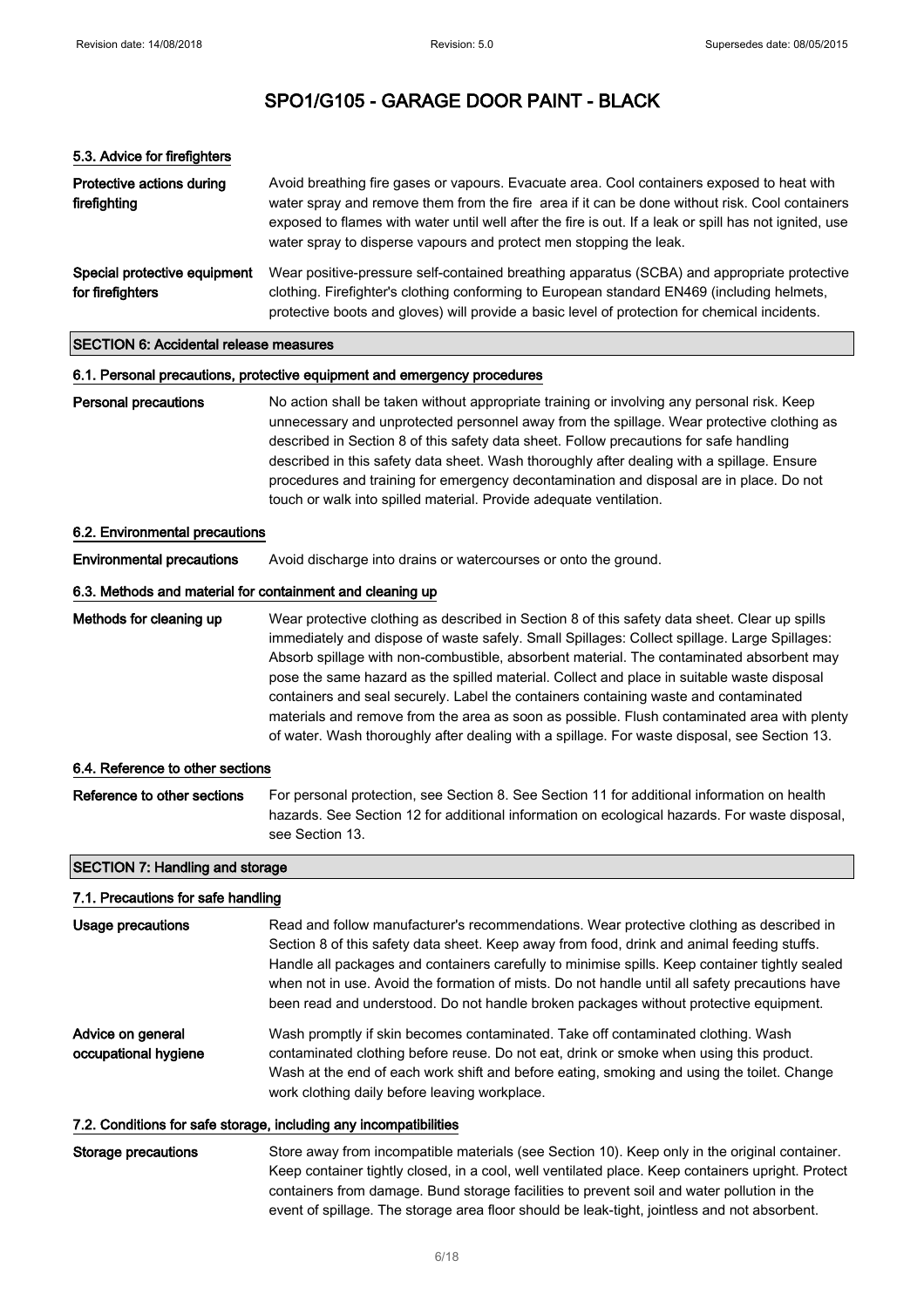| Storage class            | Flammable liquid storage. The storage and use of this product is subject to the Dangerous<br>Substances and Explosive Atmospheres Regulations (DSEAR). The requirements are given<br>in the HSE Approved Code of Practice and Guidance, Storage of Dangerous Substances:<br>DSEAR. Up to 250 litres of liquids with a flashpoint above 32C but below 55C may be kept in<br>a workroom provided they are kept in closed containers in a marked, fire-resisting cupboard or<br>bin. Larger quantities must be kept in a separate, marked storeroom conforming to the<br>structural requirements contained in the HSE guidance note Storage of Flammable Liquids in<br>Containers. |
|--------------------------|---------------------------------------------------------------------------------------------------------------------------------------------------------------------------------------------------------------------------------------------------------------------------------------------------------------------------------------------------------------------------------------------------------------------------------------------------------------------------------------------------------------------------------------------------------------------------------------------------------------------------------------------------------------------------------|
| 7.3. Specific end use(s) |                                                                                                                                                                                                                                                                                                                                                                                                                                                                                                                                                                                                                                                                                 |
| Specific end use(s)      | The identified uses for this product are detailed in Section 1.2.                                                                                                                                                                                                                                                                                                                                                                                                                                                                                                                                                                                                               |
| Usage description        | Collect and place in suitable waste disposal containers and seal securely. Label the<br>containers containing waste and contaminated materials and remove from the area as soon<br>as possible.                                                                                                                                                                                                                                                                                                                                                                                                                                                                                 |

#### SECTION 8: Exposure controls/Personal protection

#### 8.1. Control parameters

## Occupational exposure limits

#### Carbon Black

Long-term exposure limit (8-hour TWA): WEL 3,5 mg/m<sup>3</sup> Short-term exposure limit (15-minute): WEL 7 mg/m<sup>3</sup>

## HYDROCARBONS, C9, AROMATICS

Long-term exposure limit (8-hour TWA): WEL 19 ppm 100 mg/m<sup>3</sup> vapour

#### XYLENE

Long-term exposure limit (8-hour TWA): WEL 50 ppm 220 mg/m<sup>3</sup> Short-term exposure limit (15-minute): WEL 100 ppm 441 mg/m<sup>3</sup>

## 2-METHYLPENTANE-2,4-DIOL

Long-term exposure limit (8-hour TWA): WEL 25 ppm 123 mg/m<sup>3</sup> Short-term exposure limit (15-minute): WEL 25 ppm 123 mg/m<sup>3</sup>

## ZIRCONIUM SALT, 2-ETHYLHEXANOIC ACID

Long-term exposure limit (8-hour TWA): WEL 5 mg/m<sup>3</sup> Short-term exposure limit (15-minute): WEL 10 mg/m<sup>3</sup>

## C.I. Pigment Blue 15:3

Long-term exposure limit (8-hour TWA): MEL 1.5 mg/m3 resp.dust

#### PHTHALIC ANHYDRIDE

Long-term exposure limit (8-hour TWA): WEL 4 mg/m3(Sen) Short-term exposure limit (15-minute): WEL 12 mg/m3(Sen)

# ETHANOL

Long-term exposure limit (8-hour TWA): WEL 1000 ppm 1920 mg/m<sup>3</sup>

#### 2,6-Di-tert-butyl-p-cresol

Long-term exposure limit (8-hour TWA): WEL 10 mg/m<sup>3</sup>

## **METHANOL**

Long-term exposure limit (8-hour TWA): WEL 200 ppm(Sk) 266 mg/m3(Sk) Short-term exposure limit (15-minute): WEL 250 ppm(Sk) 333 mg/m3(Sk) WEL = Workplace Exposure Limit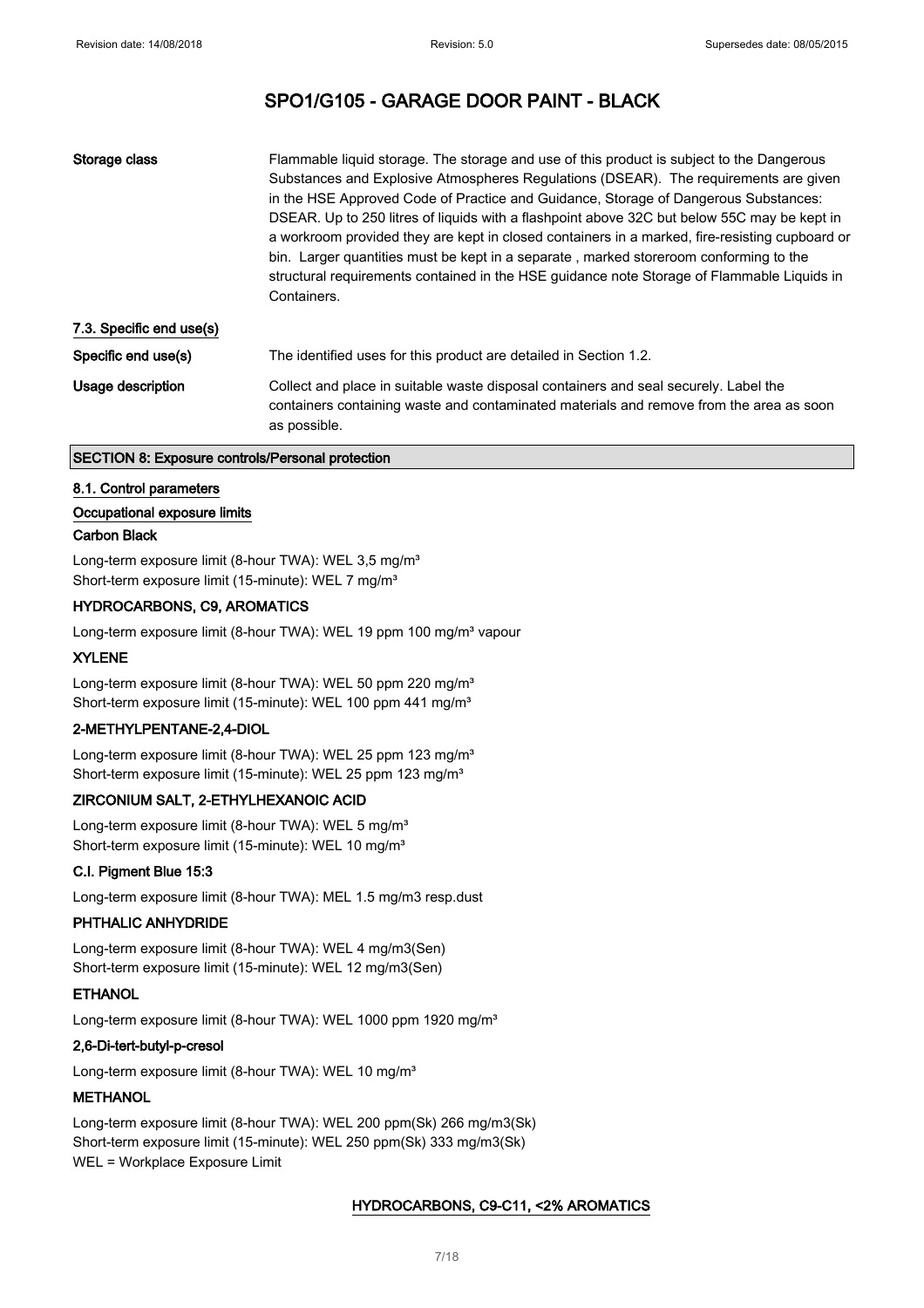| <b>DNEL</b> | Consumer - Oral; Long term systemic effects: 300 mg/kg/day<br>Industry - Inhalation; Long term systemic effects: 1500 mg/m <sup>3</sup><br>Industry - Dermal; Long term systemic effects: 300 mg/kg/day<br>Consumer - Dermal; Long term systemic effects: 300 mg/kg/day<br>Consumer - Inhalation; Long term systemic effects: 900 mg/m <sup>3</sup>                                                                                                                                                 |
|-------------|-----------------------------------------------------------------------------------------------------------------------------------------------------------------------------------------------------------------------------------------------------------------------------------------------------------------------------------------------------------------------------------------------------------------------------------------------------------------------------------------------------|
| <b>PNEC</b> | No PNEC available. Substance is a hydrocarbon UVCB. Standard tests for this<br>endpoint are intended for single substances and are not appropriate for the risk<br>assessment of this complex substance.                                                                                                                                                                                                                                                                                            |
|             | Carbon Black (CAS: 1333-86-4)                                                                                                                                                                                                                                                                                                                                                                                                                                                                       |
| <b>DNEL</b> | Consumer - Inhalation; Long term systemic effects: 2 mg/m <sup>3</sup>                                                                                                                                                                                                                                                                                                                                                                                                                              |
| <b>PNEC</b> | - Fresh water; 5 mg/l<br>- marine water; 5 mg/l                                                                                                                                                                                                                                                                                                                                                                                                                                                     |
|             | <b>HYDROCARBONS, C9, AROMATICS</b>                                                                                                                                                                                                                                                                                                                                                                                                                                                                  |
| <b>DNEL</b> | Consumer - Oral; Long term systemic effects: 11 mg/kg/day<br>Consumer - Dermal; Long term systemic effects: 11 mg/kg/day<br>Consumer - Inhalation; Long term systemic effects: 32 mg/m <sup>3</sup><br>Industry - Dermal; Long term systemic effects: 25 mg/kg/day<br>Industry - Inhalation; Long term systemic effects: 150 mg/m <sup>3</sup>                                                                                                                                                      |
| <b>PNEC</b> | No PNEC available. Substance is a hydrocarbon UVCB. Standard tests for this<br>endpoint are intended for single substances and are not appropriate for the risk<br>assessment of this complex substance.                                                                                                                                                                                                                                                                                            |
|             | XYLENE (CAS: 1330-20-7)                                                                                                                                                                                                                                                                                                                                                                                                                                                                             |
| <b>DNEL</b> | Consumer - Oral; Long term systemic effects: 1.6 mg/kg/day<br>Consumer - Dermal; Long term systemic effects: 108 mg/kg/day<br>Consumer - Inhalation; Long term systemic effects: 14.8 mg/m <sup>3</sup><br>Industry - Dermal; Long term systemic effects: 180 mg/kg/day<br>Industry - Inhalation; Long term systemic effects: 77 mg/m <sup>3</sup><br>Industry - Inhalation; Short term local effects: 289 mg/m <sup>3</sup>                                                                        |
| <b>PNEC</b> | - Fresh water; 0.327 mg/l<br>- marine water; 0.327 mg/l<br>- Intermittent release; 0.327 mg/l<br>- Sediment (Freshwater); 12.46 mg/kg<br>- Sediment (Marinewater); 12.46 mg/kg<br>- Soil; 2.31 mg/kg<br>- STP; 6.58 mg/kg<br><b>ETHANOL (CAS: 64-17-5)</b>                                                                                                                                                                                                                                          |
|             |                                                                                                                                                                                                                                                                                                                                                                                                                                                                                                     |
| <b>DNEL</b> | Workers - Inhalation; Long term systemic effects: 950 mg/m <sup>3</sup><br>Workers - Inhalation; Short term local effects: 1900 mg/m <sup>3</sup><br>Workers - Dermal; Long term systemic effects: 343 mg/kg/day<br>Consumer - Inhalation; Long term systemic effects: 114 mg/m <sup>3</sup><br>Consumer - Inhalation; Short term local effects: 950 mg/m <sup>3</sup><br>Consumer - Dermal; Long term systemic effects: 206 mg/kg/day<br>Consumer - Oral; Long term systemic effects: 87 mg/kg/day |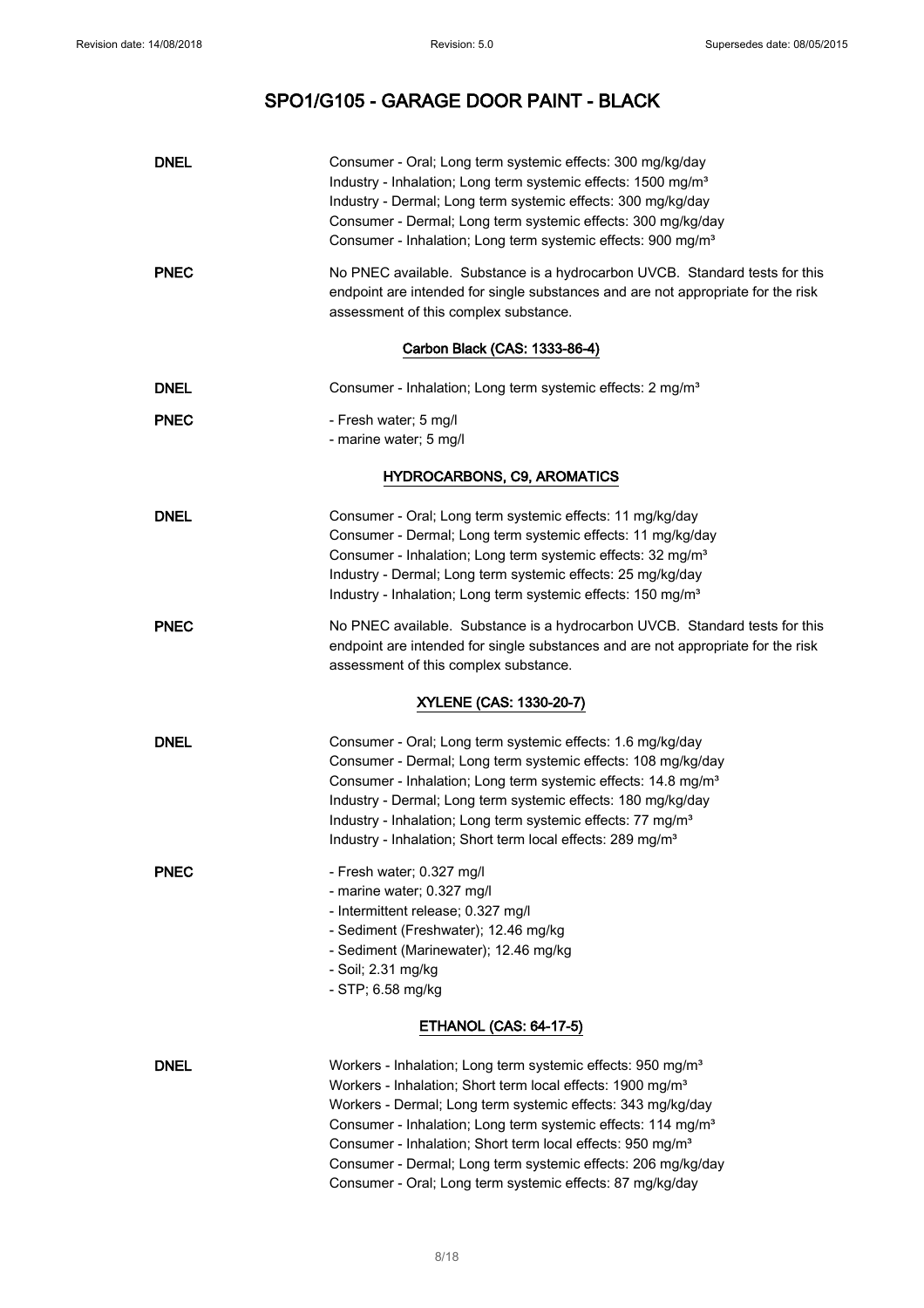| PNEC        | - Fresh water; 0.96 mg/l<br>- marine water; 0.79 mg/l<br>- Intermittent release; 2.75 mg/l<br>- STP; 580 mg/l<br>- Sediment (Freshwater); 3.6 mg/kg/day<br>- Sediment (Marinewater); 2.9 mg/kg/day<br>- Soil; 0.63 mg/kg/day                                                                                                                                                                                                                                                                                                                                                                                                                                                                                                                                                                                                                                                                                                                                                                      |
|-------------|---------------------------------------------------------------------------------------------------------------------------------------------------------------------------------------------------------------------------------------------------------------------------------------------------------------------------------------------------------------------------------------------------------------------------------------------------------------------------------------------------------------------------------------------------------------------------------------------------------------------------------------------------------------------------------------------------------------------------------------------------------------------------------------------------------------------------------------------------------------------------------------------------------------------------------------------------------------------------------------------------|
|             | 2,6-Di-tert-butyl-p-cresol (CAS: 128-37-0)                                                                                                                                                                                                                                                                                                                                                                                                                                                                                                                                                                                                                                                                                                                                                                                                                                                                                                                                                        |
| <b>DNEL</b> | Industry - Dermal; : 0.5 mg/kg/day<br>Industry - Inhalation; : 3.5 mg/kg/day                                                                                                                                                                                                                                                                                                                                                                                                                                                                                                                                                                                                                                                                                                                                                                                                                                                                                                                      |
| <b>PNEC</b> | - Fresh water; 0.000199 mg/l<br>- Sediment; 0.0996 mg/l<br>- Soil; 0.04769 mg/l<br>- marine water; 0.0000199 mg/l                                                                                                                                                                                                                                                                                                                                                                                                                                                                                                                                                                                                                                                                                                                                                                                                                                                                                 |
|             | METHANOL (CAS: 67-56-1)                                                                                                                                                                                                                                                                                                                                                                                                                                                                                                                                                                                                                                                                                                                                                                                                                                                                                                                                                                           |
| DNEL        | Workers - Dermal; Short term systemic effects: 40 mg/kg/day<br>Workers - Inhalation; Short term systemic effects: 260 mg/m <sup>3</sup><br>Workers - Inhalation; Short term systemic effects: 40 mg/m <sup>3</sup><br>Workers - Dermal; Long term systemic effects: 40 mg/kg/day<br>Workers - Inhalation; Long term systemic effects: 260 mg/m <sup>3</sup><br>Workers - Inhalation; Long term local effects: 260 mg/m <sup>3</sup><br>Consumer - Dermal; Short term systemic effects: 8 mg/kg/day<br>Consumer - Inhalation; Short term systemic effects: 50 mg/m <sup>3</sup><br>Consumer - Oral; Short term systemic effects: 8 mg/kg/day<br>Consumer - Inhalation; Long term local effects: 50 mg/m <sup>3</sup><br>Consumer - Oral; Long term systemic effects: 8 mg/kg/day<br>Consumer - Inhalation; Long term systemic effects: 50 mg/m <sup>3</sup><br>Consumer - Dermal; Long term systemic effects: 8 mg/kg/day<br>Consumer - Inhalation; Short term local effects: 50 mg/m <sup>3</sup> |
| <b>PNEC</b> | - Fresh water; 154 mg/l<br>- marine water; 15.4 mg/l<br>- Sediment; 570.4 mg/kg<br>- Soil; 23.5 mg/kg<br>- STP; 100 mg/l<br>- Intermittent release; 1540 mg/l                                                                                                                                                                                                                                                                                                                                                                                                                                                                                                                                                                                                                                                                                                                                                                                                                                     |

8.2. Exposure controls





Appropriate engineering controls

Provide adequate ventilation. Good general ventilation should be adequate to control worker exposure to airborne contaminants. Personal, workplace environment or biological monitoring may be required to determine the effectiveness of the ventilation or other control measures and/or the necessity to use respiratory protective equipment. Use process enclosures, local exhaust ventilation or other engineering controls as the primary means to minimise worker exposure. Personal protective equipment should only be used if worker exposure cannot be controlled adequately by the engineering control measures. Ensure control measures are regularly inspected and maintained. Ensure operatives are trained to minimise exposure.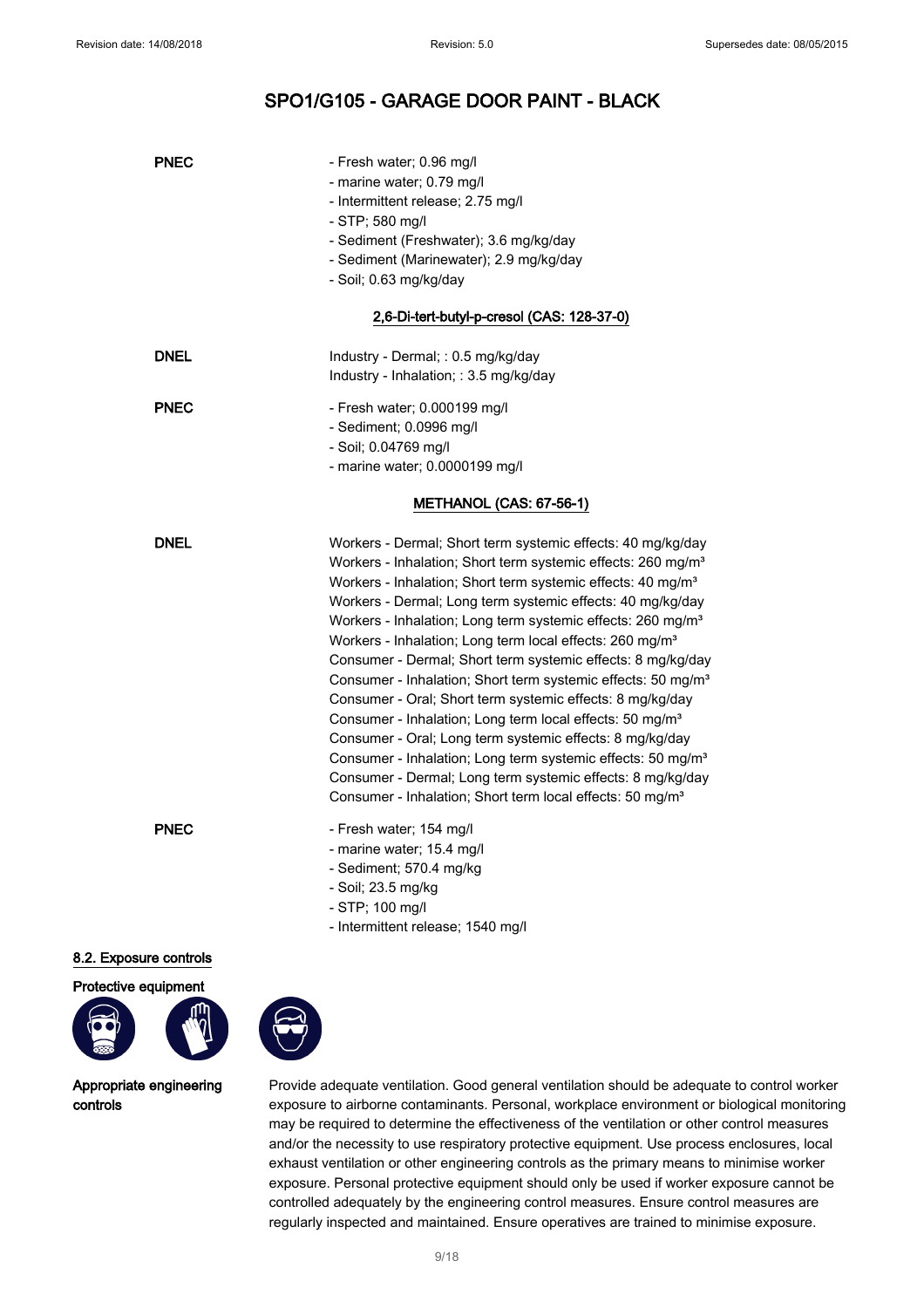| Eye/face protection                       | Eyewear complying with an approved standard should be worn if a risk assessment indicates<br>eye contact is possible. Personal protective equipment for eye and face protection should<br>comply with European Standard EN166. Unless the assessment indicates a higher degree of<br>protection is required, the following protection should be worn: Tight-fitting safety glasses.                                                                                                                                                                                                                                                                                                                                                                                                                                                                                                                          |
|-------------------------------------------|--------------------------------------------------------------------------------------------------------------------------------------------------------------------------------------------------------------------------------------------------------------------------------------------------------------------------------------------------------------------------------------------------------------------------------------------------------------------------------------------------------------------------------------------------------------------------------------------------------------------------------------------------------------------------------------------------------------------------------------------------------------------------------------------------------------------------------------------------------------------------------------------------------------|
| Hand protection                           | To protect hands from chemicals, gloves should comply with European Standards EN388 and<br>374. As a general principle, exposure should be managed by means other than the provision<br>of protective gloves. Manufacturer's performance data suggest that the optimum glove for use<br>should be: Wear protective gloves made of the following material: Nitrile rubber. Thickness: ≥<br>0.31 mm Permeation breakthrough time according to EN374 - class: (1-6) e.g. minimum 480<br>mins. Caution: The performance of gloves under actual working conditions can be significantly<br>affected by many factors and the information provided according to EN374 may not accord<br>with what is achieved in practice. We recommend that expert professional advice is sought<br>that takes into account of the work processes and working environment applicable for each<br>task where gloves are to be worn. |
| Other skin and body<br>protection         | Wear appropriate clothing to prevent repeated or prolonged skin contact.                                                                                                                                                                                                                                                                                                                                                                                                                                                                                                                                                                                                                                                                                                                                                                                                                                     |
| Hygiene measures                          | Good personal hygiene procedures should be implemented. Wash at the end of each work<br>shift and before eating, smoking and using the toilet. When using do not eat, drink or smoke.<br>Wash contaminated clothing before reuse.                                                                                                                                                                                                                                                                                                                                                                                                                                                                                                                                                                                                                                                                            |
| <b>Respiratory protection</b>             | Ensure all respiratory protective equipment is suitable for its intended use and is 'CE'-marked.<br>Check that the respirator fits tightly and the filter is changed regularly. Gas and combination<br>filter cartridges should comply with European Standard EN14387. Full face mask respirators<br>with replaceable filter cartridges should comply with European Standard EN136. Half mask<br>and quarter mask respirators with replaceable filter cartridges should comply with European<br>Standard EN140. Respiratory protection must be used if the airborne contamination exceeds<br>the recommended occupational exposure limit. Wear a respirator fitted with the following<br>cartridge: Gas filter, type A2.                                                                                                                                                                                     |
| <b>Environmental exposure</b><br>controls | Keep container tightly sealed when not in use. Emissions from ventilation or work process<br>equipment should be checked to ensure they comply with the requirements of environmental<br>protection legislation. In some cases, fume scrubbers, filters or engineering modifications to<br>the process equipment will be necessary to reduce emissions to acceptable levels.                                                                                                                                                                                                                                                                                                                                                                                                                                                                                                                                 |

# SECTION 9: Physical and chemical properties

# 9.1. Information on basic physical and chemical properties

| Appearance                      | Viscous liquid. Coloured liquid.  |
|---------------------------------|-----------------------------------|
| Colour                          | Black.                            |
| Odour                           | Characteristic. Organic solvents. |
| Odour threshold                 | Not determined.                   |
| рH                              | Technically not feasible.         |
| <b>Melting point</b>            | Not determined.                   |
| Initial boiling point and range | Not determined.                   |
| Flash point                     | 38 approx. °C Closed cup.         |
| <b>Evaporation rate</b>         | Not determined.                   |
| <b>Evaporation factor</b>       | Not determined.                   |
| Other flammability              | Not determined.                   |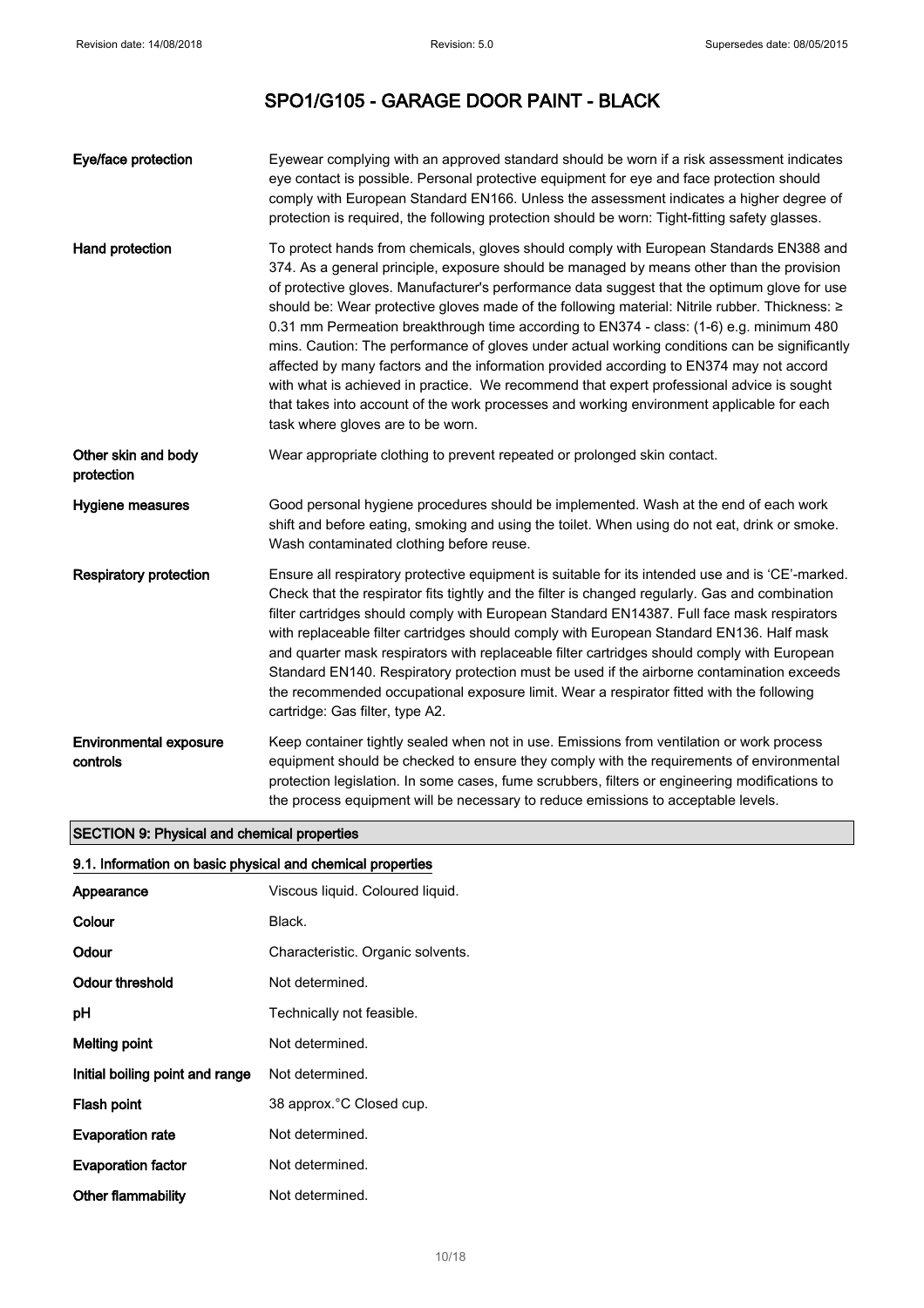| Vapour pressure                                    | Not determined.                                                                                                                                                                                                  |  |
|----------------------------------------------------|------------------------------------------------------------------------------------------------------------------------------------------------------------------------------------------------------------------|--|
| Vapour density                                     | heavier than air                                                                                                                                                                                                 |  |
| <b>Relative density</b>                            | $0.95 \ @ \ @ 20C^{\circ}C$                                                                                                                                                                                      |  |
| Solubility(ies)                                    | Insoluble in water                                                                                                                                                                                               |  |
| <b>Partition coefficient</b>                       | Not determined.                                                                                                                                                                                                  |  |
| Auto-ignition temperature                          | $0.8^{\circ}$ C                                                                                                                                                                                                  |  |
| <b>Decomposition Temperature</b>                   | Not determined.                                                                                                                                                                                                  |  |
| <b>Viscosity</b>                                   | 5.3 - 5.7 (ICI Rotothinner) P @ 5°C                                                                                                                                                                              |  |
| <b>Explosive properties</b>                        | Not determined.                                                                                                                                                                                                  |  |
| <b>Explosive under the influence</b><br>of a flame | Not considered to be explosive.                                                                                                                                                                                  |  |
| <b>Oxidising properties</b>                        | Not determined.                                                                                                                                                                                                  |  |
| 9.2. Other information                             |                                                                                                                                                                                                                  |  |
| <b>Volatility</b>                                  | 50.1                                                                                                                                                                                                             |  |
| Volatile organic compound                          | This product contains a maximum VOC content of maximum of 300 g/litre.                                                                                                                                           |  |
| <b>SECTION 10: Stability and reactivity</b>        |                                                                                                                                                                                                                  |  |
| 10.1. Reactivity                                   |                                                                                                                                                                                                                  |  |
| Reactivity                                         | See the other subsections of this section for further details.                                                                                                                                                   |  |
| 10.2. Chemical stability                           |                                                                                                                                                                                                                  |  |
| <b>Stability</b>                                   | Stable at normal ambient temperatures and when used as recommended. Stable under the<br>prescribed storage conditions.                                                                                           |  |
| 10.3. Possibility of hazardous reactions           |                                                                                                                                                                                                                  |  |
| Possibility of hazardous<br>reactions              | The following materials may react strongly with the product: Oxidising agents.                                                                                                                                   |  |
| 10.4. Conditions to avoid                          |                                                                                                                                                                                                                  |  |
| Conditions to avoid                                | Avoid heat, flames and other sources of ignition. Containers can burst violently or explode<br>when heated, due to excessive pressure build-up. Static electricity and formation of sparks<br>must be prevented. |  |
| 10.5. Incompatible materials                       |                                                                                                                                                                                                                  |  |
| <b>Materials to avoid</b>                          | Oxidising materials. Acids - oxidising.                                                                                                                                                                          |  |
| 10.6. Hazardous decomposition products             |                                                                                                                                                                                                                  |  |
| Hazardous decomposition<br>products                | Does not decompose when used and stored as recommended. Thermal decomposition or<br>combustion products may include the following substances: Harmful gases or vapours.                                          |  |
| <b>SECTION 11: Toxicological information</b>       |                                                                                                                                                                                                                  |  |
| 11.1. Information on toxicological effects         |                                                                                                                                                                                                                  |  |

Toxicological effects There is no data available on the mixture itself. The mixture has been assessed following the EC 1272/2008 regulation and classified for toxicological hazards accordingly. See Sections 2 and 3 for details.

# **Carcinogenicity**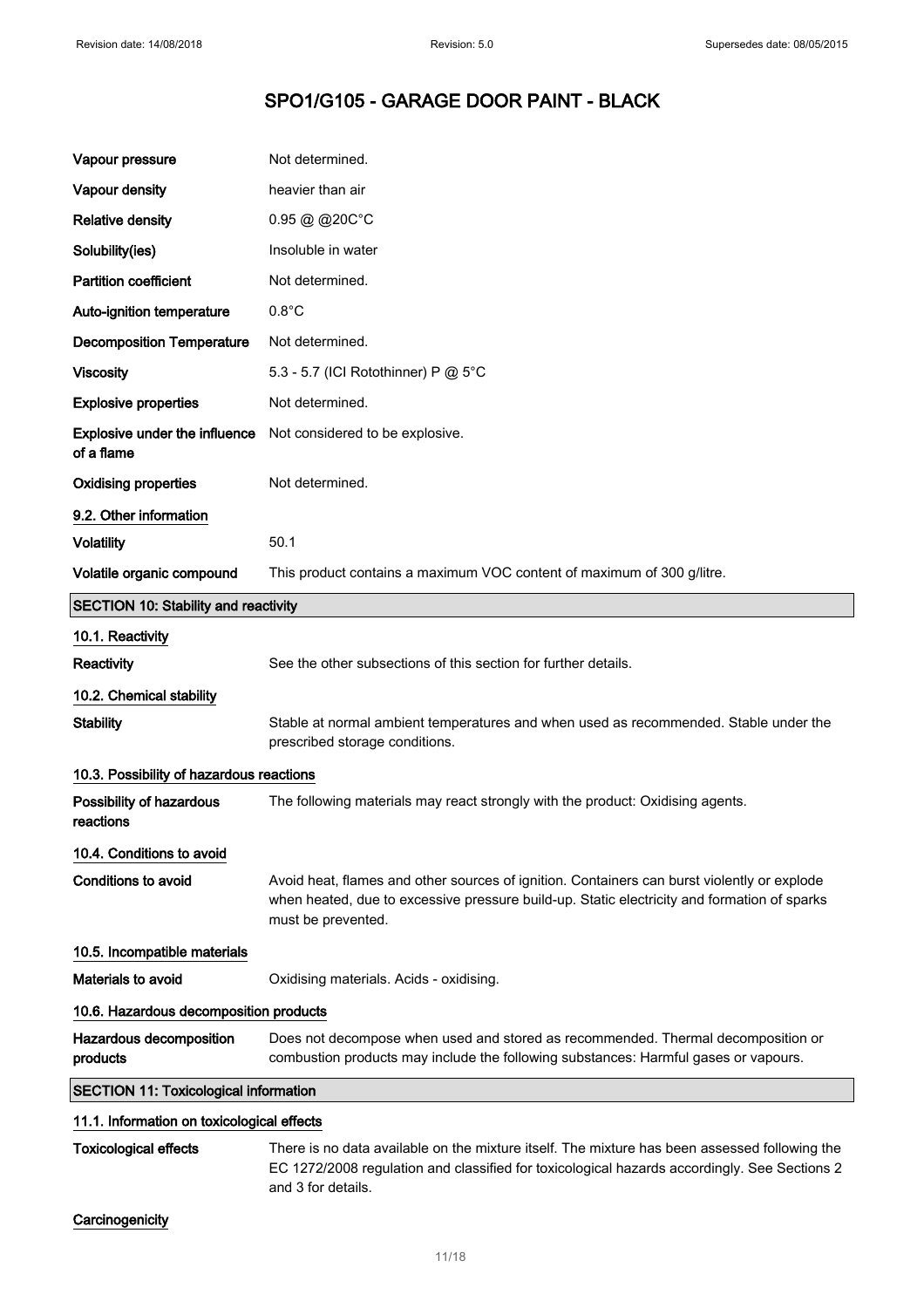| <b>IARC</b> carcinogenicity   | None of the ingredients are listed or exempt.                                                                                                                                                                                                        |
|-------------------------------|------------------------------------------------------------------------------------------------------------------------------------------------------------------------------------------------------------------------------------------------------|
| Inhalation                    | Prolonged inhalation of high concentrations may damage respiratory system. During<br>application and drying, solvent vapours will be emitted. In high concentrations, vapours are<br>narcotic and may cause headache, fatigue, dizziness and nausea. |
| Ingestion                     | Symptoms following overexposure may include the following: Nausea, vomiting. Diarrhoea.                                                                                                                                                              |
| <b>Skin contact</b>           | The product contains organic solvents. May be absorbed through the skin. Acts as a defatting<br>agent on skin. May cause cracking of skin, and eczema.                                                                                               |
| Eye contact                   | May cause temporary eye irritation.                                                                                                                                                                                                                  |
| <b>Medical considerations</b> | Skin disorders and allergies. Avoid vomiting and stomach flushing because of the risk of<br>aspiration.                                                                                                                                              |

# Toxicological information on ingredients.

| Acute toxicity - oral                                        |                  |
|--------------------------------------------------------------|------------------|
| Acute toxicity oral (LD <sub>50</sub><br>mg/kg)              | 5,100.0          |
| <b>Species</b>                                               | Rat              |
| ATE oral (mg/kg)                                             | 5,100.0          |
| Acute toxicity - dermal                                      |                  |
| Acute toxicity dermal (LD <sub>50</sub> 5,100.0<br>mg/kg)    |                  |
| <b>Species</b>                                               | Rabbit           |
| ATE dermal (mg/kg)                                           | 5,100.0          |
| Acute toxicity - inhalation                                  |                  |
| Acute toxicity inhalation<br>(LC <sub>50</sub> vapours mg/l) | 5,100.0          |
| <b>Species</b>                                               | Rat              |
| <b>ATE inhalation (vapours</b><br>mg/l)                      | 5,100.0          |
| Skin corrosion/irritation                                    |                  |
| Skin corrosion/irritation                                    | Not irritating.  |
| Serious eye damage/irritation                                |                  |
| Serious eye<br>damage/irritation                             | Not irritating.  |
| <b>Respiratory sensitisation</b>                             |                  |
| <b>Respiratory sensitisation</b>                             | Not sensitising. |
| Skin sensitisation                                           |                  |
| Skin sensitisation                                           | Not sensitising. |
| Germ cell mutagenicity                                       |                  |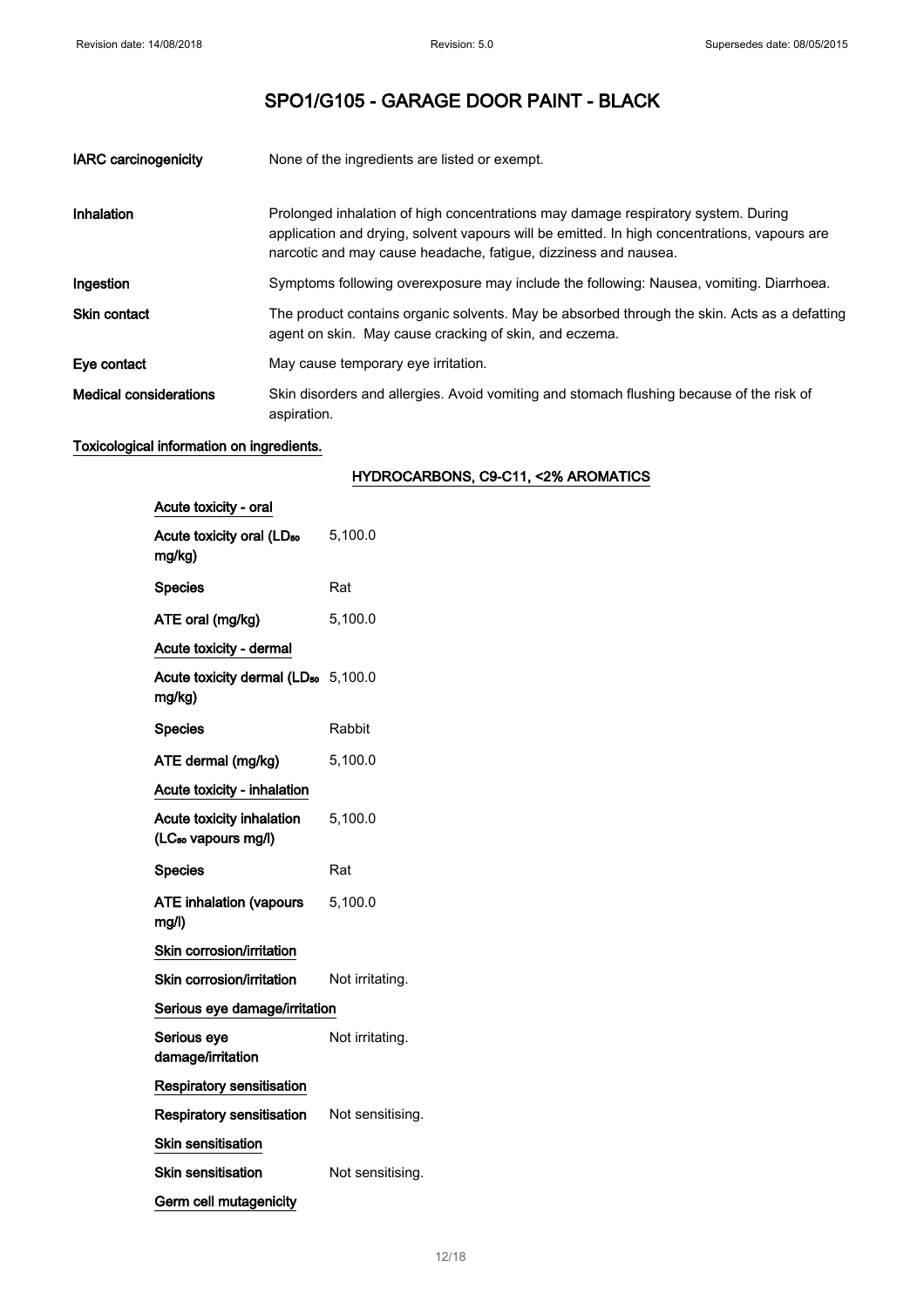| Genotoxicity - in vitro                            | Chromosome aberration: Negative. This substance has no evidence of mutagenic<br>properties.                |  |
|----------------------------------------------------|------------------------------------------------------------------------------------------------------------|--|
| Carcinogenicity                                    |                                                                                                            |  |
| Carcinogenicity                                    | Based on available data the classification criteria are not met.                                           |  |
| Reproductive toxicity                              |                                                                                                            |  |
| Reproductive toxicity -<br>fertility               | Fertility: -, Inhalation, Rat This substance has no evidence of toxicity to<br>reproduction.               |  |
| Reproductive toxicity -<br>development             | Developmental toxicity: -:, Inhalation, Rat This substance has no evidence of<br>toxicity to reproduction. |  |
| Specific target organ toxicity - repeated exposure |                                                                                                            |  |
| <b>STOT - repeated exposure</b> Not available.     |                                                                                                            |  |
| <b>Aspiration hazard</b>                           |                                                                                                            |  |
| <b>Aspiration hazard</b>                           | Kinematic viscosity <= 20.5 mm2/s.                                                                         |  |
|                                                    |                                                                                                            |  |
| Inhalation                                         | Vapours may cause drowsiness and dizziness. Central nervous system depression.                             |  |
| Ingestion                                          | Harmful: danger of serious damage to health by prolonged exposure if swallowed.                            |  |
| <b>Skin contact</b>                                | Product has a defatting effect on skin. May cause allergic contact eczema.                                 |  |
| Eye contact                                        | No specific health hazards known.                                                                          |  |
| Route of exposure                                  | <b>Inhalation Dermal</b>                                                                                   |  |

## SECTION 12: Ecological information

Ecotoxicity There is no data available on the mixture itself. The mixture has been assessed following the EC 1272/2008 regulation and classified for toxicological hazards accordingly.

# 12.1. Toxicity

Ecological information on ingredients.

| Acute aguatic toxicity                      |                                                                                                                                    |
|---------------------------------------------|------------------------------------------------------------------------------------------------------------------------------------|
| Acute toxicity - fish                       | LC50, > 96 hours: 1000 mg/l, Oncorhynchus mykiss (Rainbow trout)<br>Substance did not cause acute toxicity to fish                 |
| Acute toxicity - aquatic<br>invertebrates   | Substance did not cause acute toxicity to the freshwater invertebrates<br>EC <sub>50</sub> , 48 hours: >1000 mg/l, Daphnia magna   |
| Acute toxicity - aquatic<br>plants          | EC <sub>50</sub> , > 72 hours: 1000 mg/l, Freshwater algae<br>Substance did not cause acute toxicity to the freshwater green algae |
| Acute toxicity -<br>microorganisms          | $EC_{50}$ , $\geq$ : 100 mg/l, Activated sludge                                                                                    |
| Chronic aquatic toxicity                    |                                                                                                                                    |
| life stage                                  | <b>Chronic toxicity - fish early</b> NOEC, 28 days: 0.131 mg/l, Oncorhynchus mykiss (Rainbow trout)                                |
| Chronic toxicity - aquatic<br>invertebrates | NOEC, 28 days: 0.23 mg/l, Daphnia magna                                                                                            |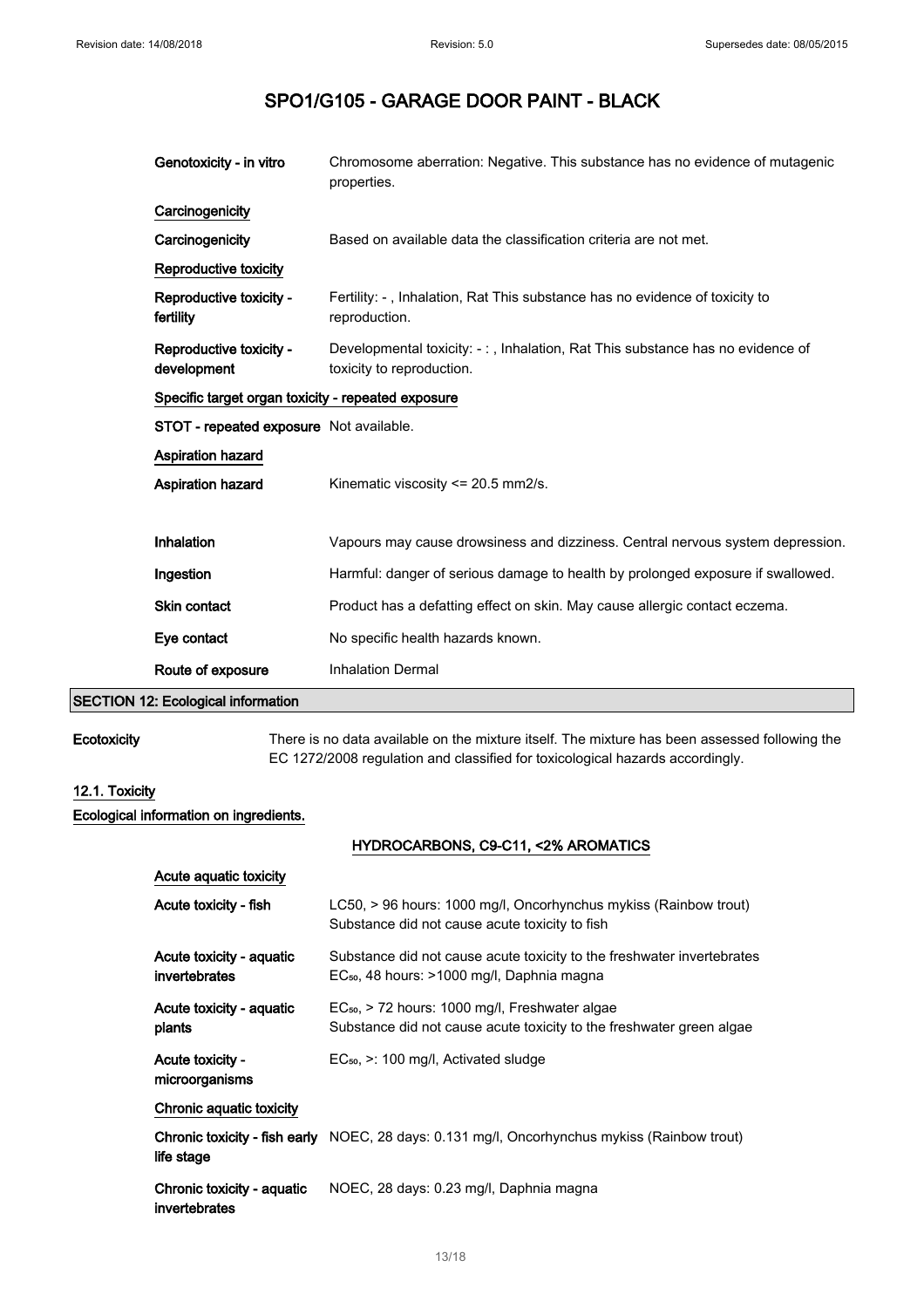#### 12.2. Persistence and degradability

Persistence and degradability There are no data on the degradability of this product.

# Ecological information on ingredients.

## HYDROCARBONS, C9-C11, <2% AROMATICS

| Persistence and<br>degradability | The product is readily biodegradable.                                                                  |
|----------------------------------|--------------------------------------------------------------------------------------------------------|
| Phototransformation              | Oxidises rapidly by photo-chemical reactions in air                                                    |
| <b>Biodegradation</b>            | $-80$ Degradation $(\%)$ : 28 days<br>Test - 301F Ready Biodegradability - Manometric Respiratory Test |

## 12.3. Bioaccumulative potential

Bioaccumulative potential No data available on bioaccumulation.

Partition coefficient Not determined.

#### Ecological information on ingredients.

## HYDROCARBONS, C9-C11, <2% AROMATICS

|                        | <b>Bioaccumulative potential</b>           | The product contains potentially bioaccumulating substances.                                                                         |
|------------------------|--------------------------------------------|--------------------------------------------------------------------------------------------------------------------------------------|
|                        | <b>Partition coefficient</b>               | log Pow: 5 - 6.7                                                                                                                     |
| 12.4. Mobility in soil |                                            |                                                                                                                                      |
| <b>Mobility</b>        | surfaces.                                  | Volatile liquid. The product contains organic solvents which will evaporate easily from all                                          |
|                        | Ecological information on ingredients.     |                                                                                                                                      |
|                        |                                            | HYDROCARBONS, C9-C11, <2% AROMATICS                                                                                                  |
|                        | <b>Mobility</b>                            | The product contains volatile organic compounds (VOCs) which will evaporate<br>easily from all surfaces. Readily absorbed into soil. |
|                        | Adsorption/desorption<br>coefficient       | Not available.                                                                                                                       |
|                        | Surface tension                            | 24.5 mN/m @ 20°C                                                                                                                     |
|                        | 12.5. Results of PBT and vPvB assessment   |                                                                                                                                      |
| assessment             | Results of PBT and vPvB                    | This product does not contain any substances classified as PBT or vPvB.                                                              |
|                        | Ecological information on ingredients.     |                                                                                                                                      |
|                        |                                            | HYDROCARBONS, C9-C11, <2% AROMATICS                                                                                                  |
|                        | Results of PBT and vPvB<br>assessment      | This substance is not classified as PBT or vPvB according to current EU criteria.                                                    |
| Other adverse effects  | 12.6. Other adverse effects<br>None known. |                                                                                                                                      |
|                        | Ecological information on ingredients.     |                                                                                                                                      |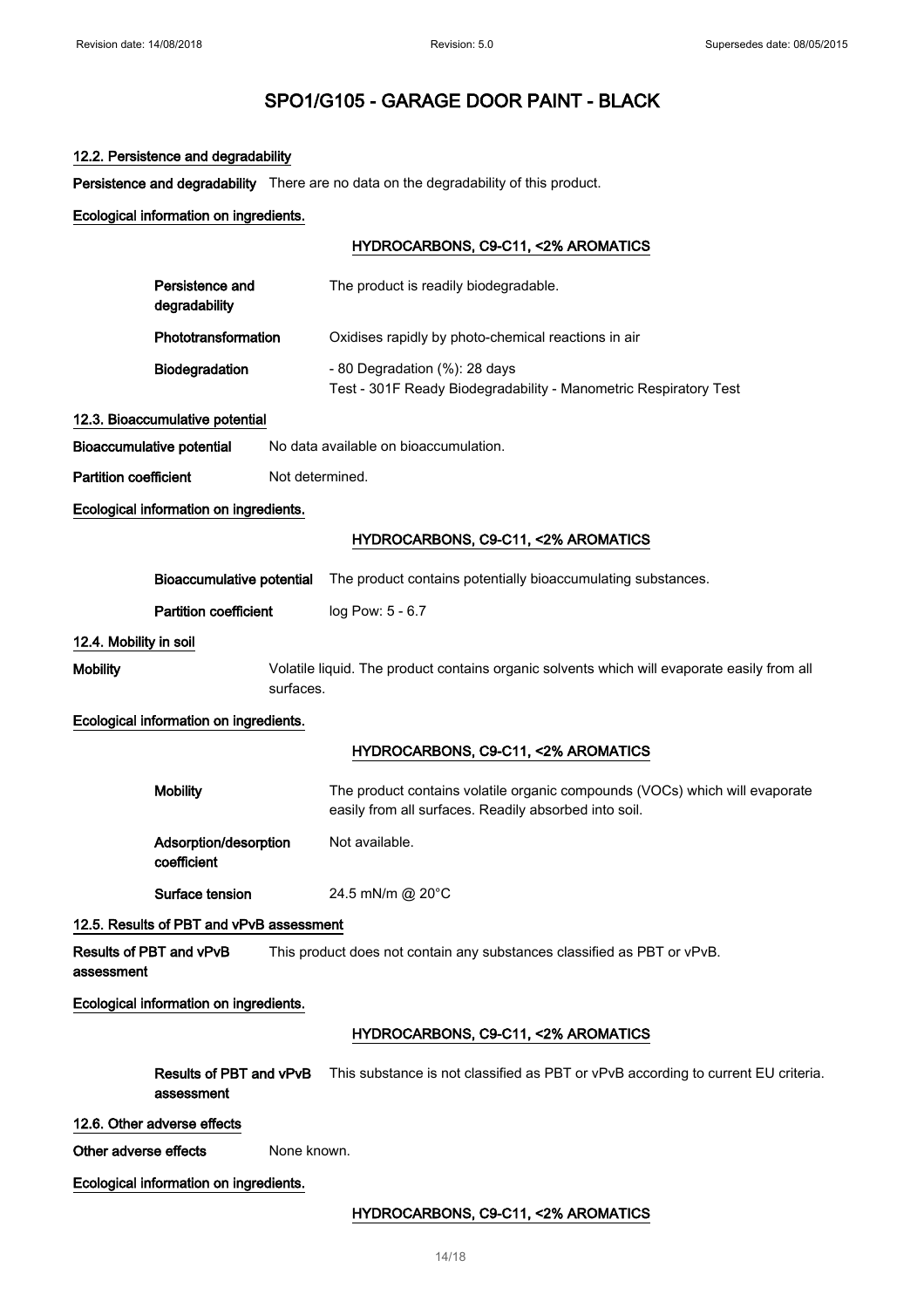# SPO1/G105 - GARAGE DOOR PAINT - BLACK

| <b>SECTION 13: Disposal considerations</b> |                                                                                                                                                                                                                                                                                                                                                                                                                                                                                                                                                                                                                                                                                                                                                         |
|--------------------------------------------|---------------------------------------------------------------------------------------------------------------------------------------------------------------------------------------------------------------------------------------------------------------------------------------------------------------------------------------------------------------------------------------------------------------------------------------------------------------------------------------------------------------------------------------------------------------------------------------------------------------------------------------------------------------------------------------------------------------------------------------------------------|
| 13.1. Waste treatment methods              |                                                                                                                                                                                                                                                                                                                                                                                                                                                                                                                                                                                                                                                                                                                                                         |
| <b>General information</b>                 | The generation of waste should be minimised or avoided wherever possible. Reuse or recycle<br>products wherever possible. This material and its container must be disposed of in a safe<br>way. Disposal of this product, process solutions, residues and by-products should at all times<br>comply with the requirements of environmental protection and waste disposal legislation and<br>any local authority requirements. When handling waste, the safety precautions applying to<br>handling of the product should be considered. Care should be taken when handling emptied<br>containers that have not been thoroughly cleaned or rinsed out. Empty containers or liners<br>may retain some product residues and hence be potentially hazardous. |
| Disposal methods                           | Do not empty into drains. Dispose of surplus products and those that cannot be recycled via a<br>licensed waste disposal contractor. Waste, residues, empty containers, discarded work<br>clothes and contaminated cleaning materials should be collected in designated containers,<br>labelled with their contents. Waste packaging should be collected for reuse or recycling.<br>Incineration or landfill should only be considered when recycling is not feasible.                                                                                                                                                                                                                                                                                  |
| <b>Waste class</b>                         | When this coating, in its liquid state, as supplied, becomes a waste, it is categorised as<br>hazardous waste, with code 08 01 11* (SOLVENT BASED LIQUID WASTE). Part-used<br>containers, not drained and/or rigorously scraped out and containing dried residues of the<br>supplied coating, are categorised as hazardous waste, with code 08 01 11* (SOLVENT<br>BASED LIQUID WASTE). If mixed with other wastes, the above waste code may not be<br>applicable. Used containers, drained and/or rigorously scraped out and containing dry<br>residues of the supplied coating, are categorised as non-hazardous waste, with code 15 01 02<br>(plastic packaging) or 15 01 04 (metal packaging).                                                       |
| <b>SECTION 14: Transport information</b>   |                                                                                                                                                                                                                                                                                                                                                                                                                                                                                                                                                                                                                                                                                                                                                         |
| General                                    | For limited quantity packaging/limited load information, consult the relevant modal                                                                                                                                                                                                                                                                                                                                                                                                                                                                                                                                                                                                                                                                     |

Other adverse effects Not known.

14.1. UN number

| UN No. (ADR/RID) | 1263 |
|------------------|------|
| UN No. (IMDG)    | 1263 |
| UN No. (ICAO)    | 1263 |

# 14.2. UN proper shipping name

Proper shipping name (ADR/RID) PAINT, Contains Low Aromatic White Spirit, Class 3, PG III, (38 °C c.c.) Proper shipping name (IMDG) PAINT Proper shipping name (ICAO) PAINT Proper shipping name (ADN) PAINT 14.3. Transport hazard class(es) ADR/RID class 1263 IMDG class 3

documentation using the data shown in this section.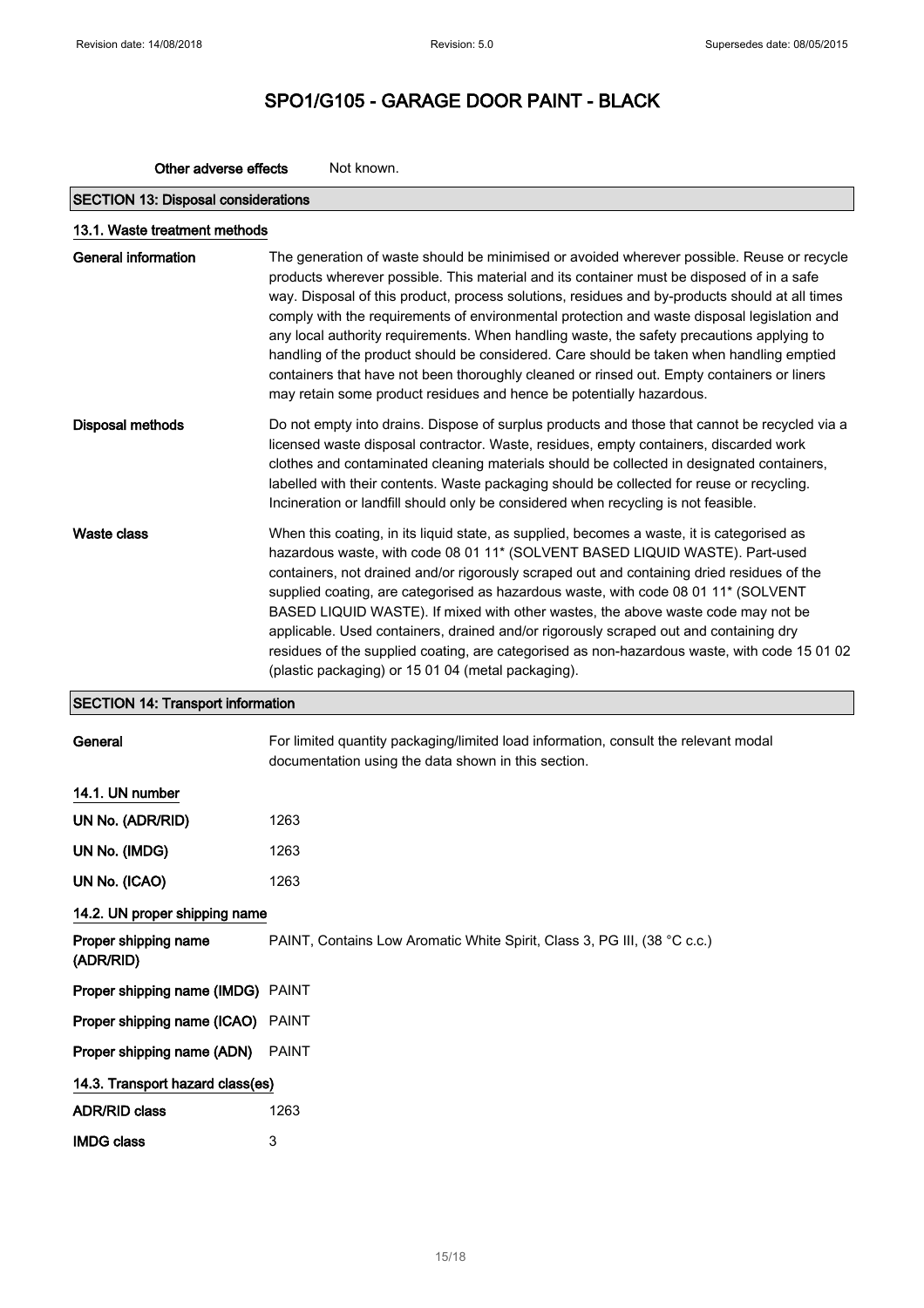#### Transport labels



| 14.4. Packing group |  |
|---------------------|--|
| Ш                   |  |
| Ш                   |  |
| Ш                   |  |
|                     |  |

14.5. Environmental hazards

#### Environmentally hazardous substance/marine pollutant

No.

## 14.6. Special precautions for user

Always transport in closed containers that are upright and secure. Ensure that persons transporting the product know what to do in the event of an accident or spillage.

EmS F-E, S-E

Tunnel restriction code (D/E)

## 14.7. Transport in bulk according to Annex II of MARPOL and the IBC Code

Transport in bulk according to Not applicable. Annex II of MARPOL 73/78 and the IBC Code

## SECTION 15: Regulatory information

## 15.1. Safety, health and environmental regulations/legislation specific for the substance or mixture

EU legislation Regulation (EC) No 1907/2006 of the European Parliament and of the Council of 18 December 2006 concerning the Registration, Evaluation, Authorisation and Restriction of Chemicals (REACH) (as amended). Commission Regulation (EU) No 2015/830 of 28 May 2015. Regulation (EC) No 1272/2008 of the European Parliament and of the Council of 16 December 2008 on classification, labelling and packaging of substances and mixtures (as amended).

## 15.2. Chemical safety assessment

No chemical safety assessment has been carried out.

#### Inventories

EU - EINECS/ELINCS

None of the ingredients are listed or exempt.

## SECTION 16: Other information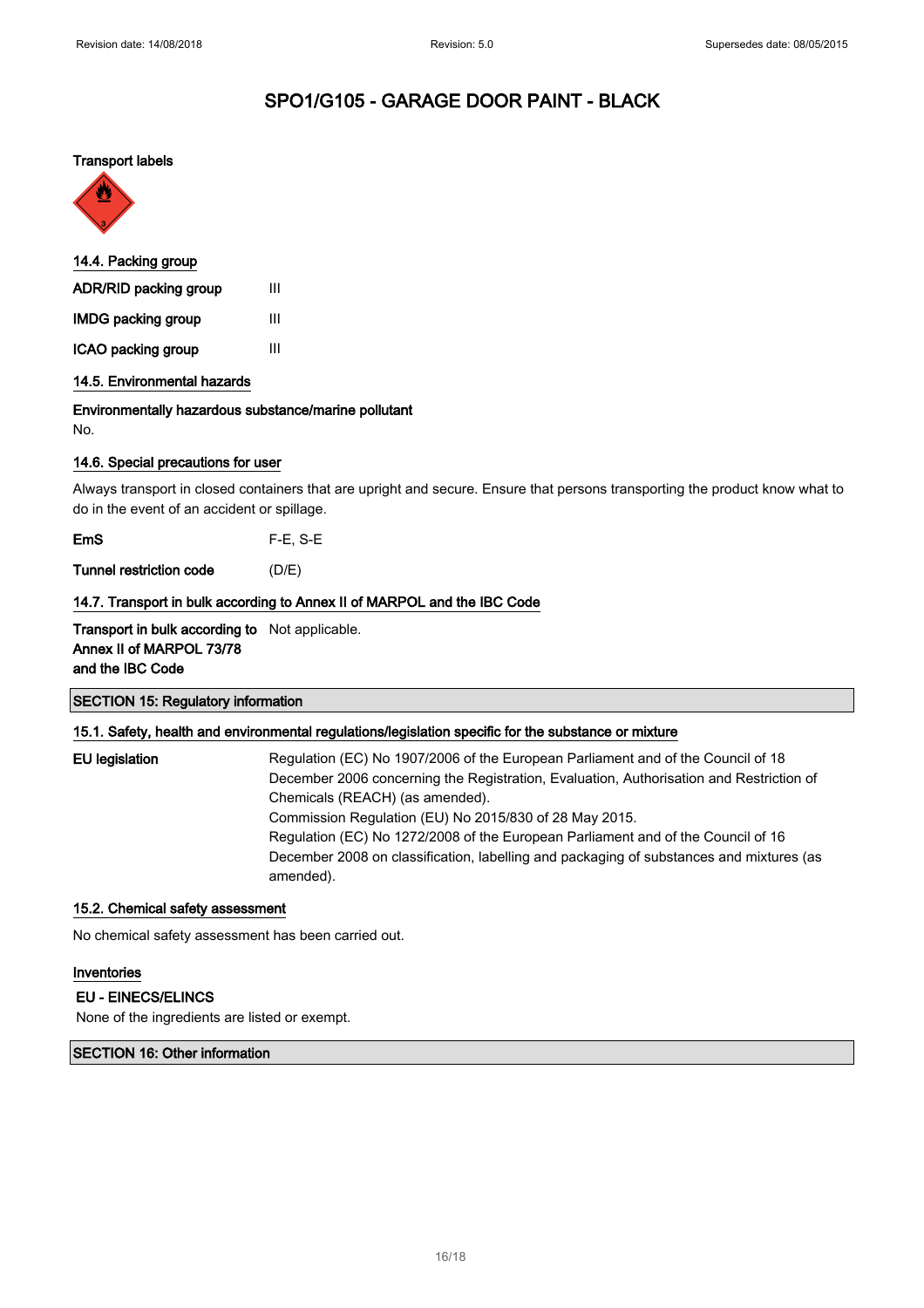| Abbreviations and acronyms<br>used in the safety data sheet                   | ADR: European Agreement concerning the International Carriage of Dangerous Goods by<br>Road.<br>ADN: European Agreement concerning the International Carriage of Dangerous Goods by<br>Inland Waterways.<br>RID: European Agreement concerning the International Carriage of Dangerous Goods by<br>Rail.<br>IATA: International Air Transport Association.<br>ICAO: Technical Instructions for the Safe Transport of Dangerous Goods by Air.<br>IMDG: International Maritime Dangerous Goods.<br>CAS: Chemical Abstracts Service.<br>ATE: Acute Toxicity Estimate.<br>LC <sub>50</sub> : Lethal Concentration to 50 % of a test population.<br>LD <sub>50</sub> : Lethal Dose to 50% of a test population (Median Lethal Dose).<br>EC <sub>50</sub> : 50% of maximal Effective Concentration.<br>PBT: Persistent, Bioaccumulative and Toxic substance.<br>vPvB: Very Persistent and Very Bioaccumulative. |
|-------------------------------------------------------------------------------|-----------------------------------------------------------------------------------------------------------------------------------------------------------------------------------------------------------------------------------------------------------------------------------------------------------------------------------------------------------------------------------------------------------------------------------------------------------------------------------------------------------------------------------------------------------------------------------------------------------------------------------------------------------------------------------------------------------------------------------------------------------------------------------------------------------------------------------------------------------------------------------------------------------|
| <b>Classification abbreviations</b><br>and acronyms                           | Acute Tox. = Acute toxicity<br>Aquatic Acute = Hazardous to the aquatic environment (acute)<br>Aquatic Chronic = Hazardous to the aquatic environment (chronic)<br>Asp. Tox. = Aspiration hazard<br>Flam. Liq. = Flammable liquid<br>STOT RE = Specific target organ toxicity-repeated exposure<br>STOT SE = Specific target organ toxicity-single exposure                                                                                                                                                                                                                                                                                                                                                                                                                                                                                                                                               |
| <b>Classification procedures</b><br>according to Regulation (EC)<br>1272/2008 | STOT SE 3 - H336, STOT RE 1 - H372: Calculation method. Aquatic Chronic 3 - H412:<br>Calculation method. Flam. Liq. 3 - H226: Expert judgement.                                                                                                                                                                                                                                                                                                                                                                                                                                                                                                                                                                                                                                                                                                                                                           |
| <b>Training advice</b>                                                        | Read and follow manufacturer's recommendations. Only trained personnel should use this<br>material.                                                                                                                                                                                                                                                                                                                                                                                                                                                                                                                                                                                                                                                                                                                                                                                                       |
| <b>Revision comments</b>                                                      | Issued in new format for Reach compliance in accordance with EC 1272/2008 Issued in<br>accordance with Annex II to REACH, as amended by Commission Regulation (EU) No.<br>2015/830 Substitution of cobalt drier to cobalt salt of neodecanoic acid.                                                                                                                                                                                                                                                                                                                                                                                                                                                                                                                                                                                                                                                       |
| <b>Issued by</b>                                                              | Technical Dept. (P.E.)                                                                                                                                                                                                                                                                                                                                                                                                                                                                                                                                                                                                                                                                                                                                                                                                                                                                                    |
| <b>Revision date</b>                                                          | 14/08/2018                                                                                                                                                                                                                                                                                                                                                                                                                                                                                                                                                                                                                                                                                                                                                                                                                                                                                                |
| Revision                                                                      | 5.0                                                                                                                                                                                                                                                                                                                                                                                                                                                                                                                                                                                                                                                                                                                                                                                                                                                                                                       |
| Supersedes date                                                               | 08/05/2015                                                                                                                                                                                                                                                                                                                                                                                                                                                                                                                                                                                                                                                                                                                                                                                                                                                                                                |
| <b>SDS number</b>                                                             | 11331                                                                                                                                                                                                                                                                                                                                                                                                                                                                                                                                                                                                                                                                                                                                                                                                                                                                                                     |
| <b>SDS status</b>                                                             | Approved.                                                                                                                                                                                                                                                                                                                                                                                                                                                                                                                                                                                                                                                                                                                                                                                                                                                                                                 |